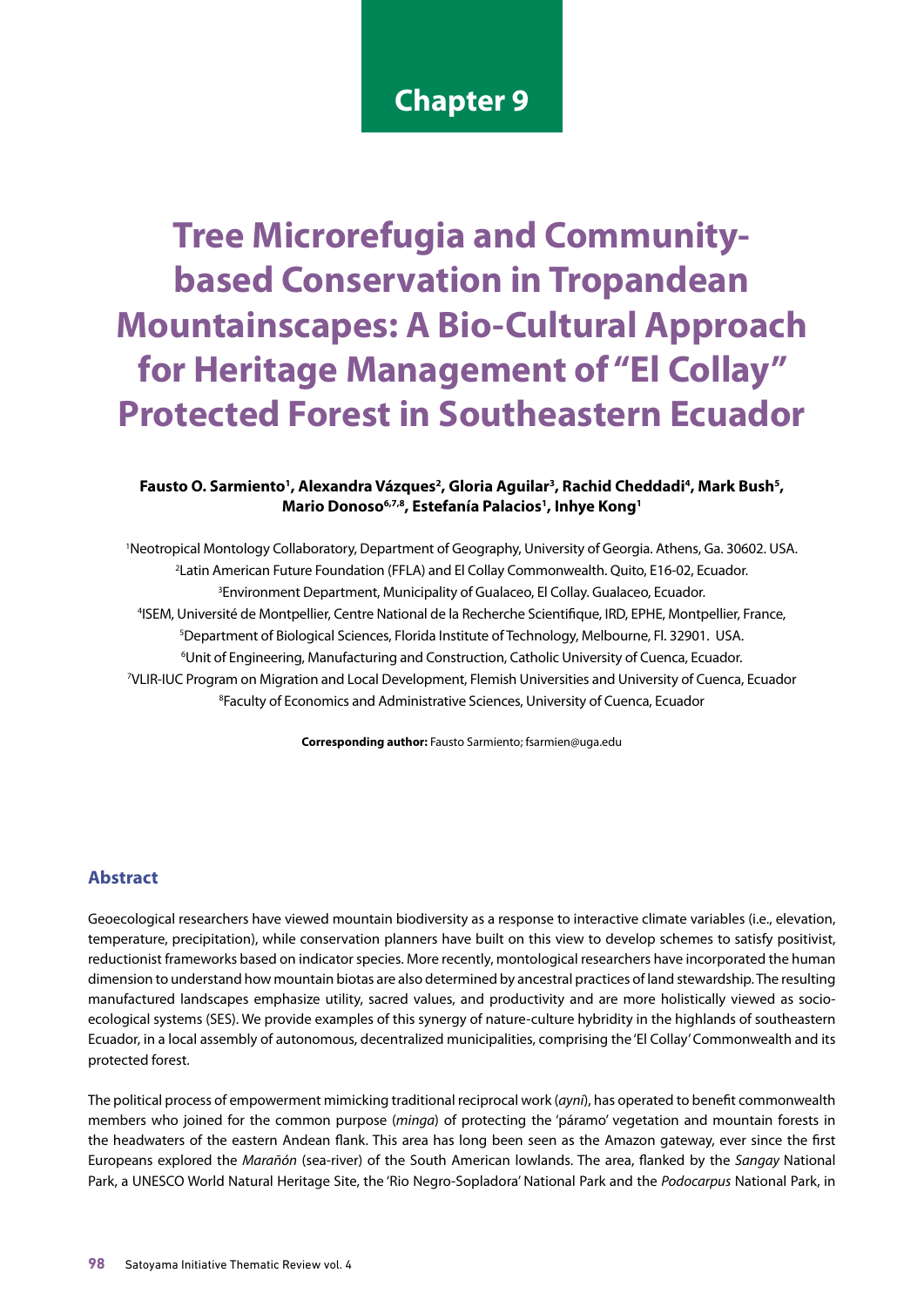southeastern Ecuador, is a ripe exemplar of community-based conservation oriented to a sustainable future through respect for agrobiodiversity traditions. An interdisciplinary group of scientists and conservation practitioners are experimenting with new approaches of political ecology and critical biogeography, to add the SES component to the development of management strategies for 'El Collay'. Key strategies include using Payment for Environmental Services and Complex Adaptive Systems methodologies to ensure protection of the existing reserve. Part of the long-term strategy is to extend protection to an adjacent area, thereby creating an ecological corridor for regional conservation of charismatic species, including the Andean bear (*Tremarctus ornatus*), the mountain tapir (*Tapirus pinchaque*), the sparkling violetear (*Colibri coruscans*) and many other bird species unique to the montane cloud forest ecosystem. By looking at paleoecological data on "romerillos" (*Podocarpus oleifolius*) and its correlation with the present distribution of "guabisay" (*Podocarpus sprucei*), we are seeking to synergize understandings of community perceptions and valuations of these species with their capacity to withstand climate change. Areas where both traditional ecological modeling and assessments of future human land-use indicate long-term survival of these flagship species are identified as potential microrefugia in extreme scenarios.

The 'El Collay' biocultural territorial planning initiative aims to provide a secure cultural and financial basis for future biodiversity conservation. Ensuring the cultural revival of indigenous practices and a comprehensive modeling scenario whereby ethnotourism, ecotourism and agrotourism could secure consistent, communitarian revenue flow to help maintain the larger 'El Collay' Protected Forest's long-term refuge condition in an exemplary Socio-Ecological System of the production mountainscape.

**Keywords:** Microrefugia, Community-based Conservation, *Ayni*, *Minga*, Tropical Andes, El Collay

| <b>Country</b>                                | <b>Ecuador</b>                                                               |
|-----------------------------------------------|------------------------------------------------------------------------------|
| Province                                      | Azuay and Morona Santiago                                                    |
| <b>District</b>                               | Chordeleg, el Pan, Gualaceo, Paute, Santiago de Méndez<br>and Sevilla de Oro |
| Size of geographical area <sup>1</sup>        | 29,000 hectares                                                              |
| Number of indirect beneficiaries <sup>2</sup> | 90.000 persons                                                               |
| Dominant ethnicity                            | <b>Mestizos</b>                                                              |



Figure 1. Map of the country and case study region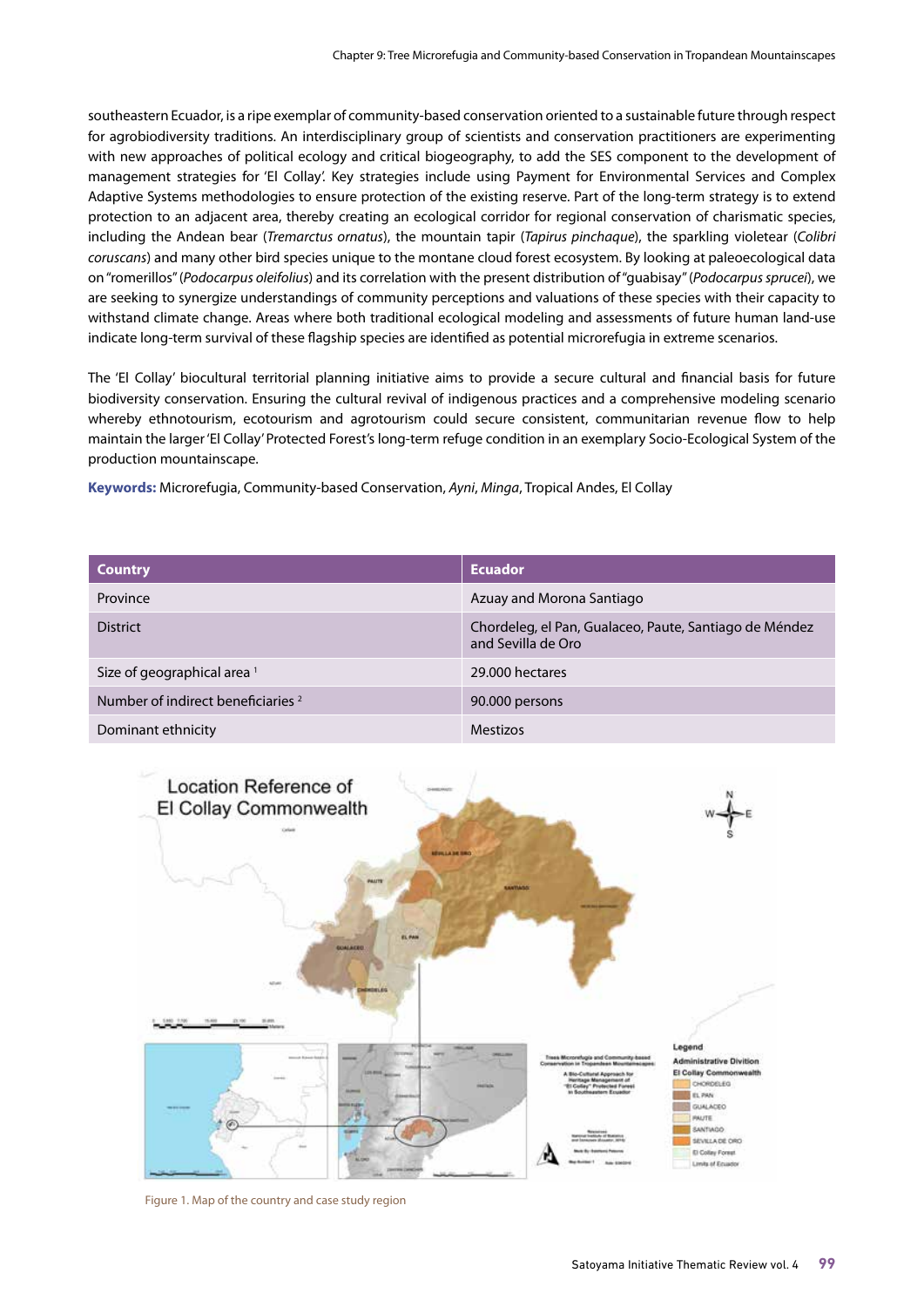Chapter 9: Tree Microrefugia and Community-based Conservation in Tropandean Mountainscapes

| Size of case study/project area <sup>1</sup>   | 7.995 hectares                |
|------------------------------------------------|-------------------------------|
| Number of direct beneficiaries <sup>2</sup>    | 23.000 persons                |
| Geographic coordinate (longitude and latitude) | 2°47'32.96"S<br>78°29'29.14"O |
| Dominant ethnicity                             | <b>Mestizos</b>               |



Figure 2. Land use and land cover map of case study site

### **1. Introduction**

Mountainscapes are excellent laboratories to understand the coupled human-environment dynamics. Habitat heterogeneity and the variety of microclimates along the elevational gradient of the Andean flank showcase plasticity of adaptation to mountain environments (Terborgh 1977, Gentry 1988, Bunkse 1981). Disjunct distributions provide evidence of migrational responses to past and ongoing climate change (Pennington & Dick 2010). Animals and plants adjust their ranges locally or by physiological and genetic variations to respond to new conditions (Cheddadi et al. 2017). Fossil pollen records (Bush, Silman & Urrego 2004, Groot et al. 2011) and modern vegetation surveys (Feeley et al. 2011) provide evidence of the pace of response to climate change on the Andean Amazon flank. Superimposed on this evidence are vegetation responses to anthropogenic change, with modified species composition through grazing and fire (Mosblech, Bush & van Woesik 2011, Borsdorf & Stadel 2015). While we recognize the need to maintain extensive mountain protected areas for the reasons highlighted in the old "single large or several small" (SLOSS) debate of species distribution and

heterogeneity (Diamond 1975, Burkey 1989), we argue that the conservation of biodiversity is assured not only by the establishment of single large conservation areas, often connected with ecological or biological corridors, but also by small and very localized Community-Based Conservation (CBC) areas that are kept because of the production of unique ecosystem services or the protection of flagship species as Other Effective Conservation Measures (OECMs). These small locales are valued by the people who live and work in these tropical Andean Amazonian flanks. The long-term protection of these areas, possibly for reasons only remotely connected to biodiversity conservation *per se*, is key in maintaining microrefugia for endemism, rare habitat types, and genetic polymorphism. As we see with the study of 'El Collay' in Ecuador, these areas often rely on the community buying-in to the ideals of, and sharing from, a well-managed conservation enterprise (Sarmiento et al. 2015) (see Fig. 1 and 2).

#### **1.1 Biocultural heritage as a paradigmatic framework**

The Andean crescent supports a conservation hotspot (Myers et al. 2000), and can be subdivided into a number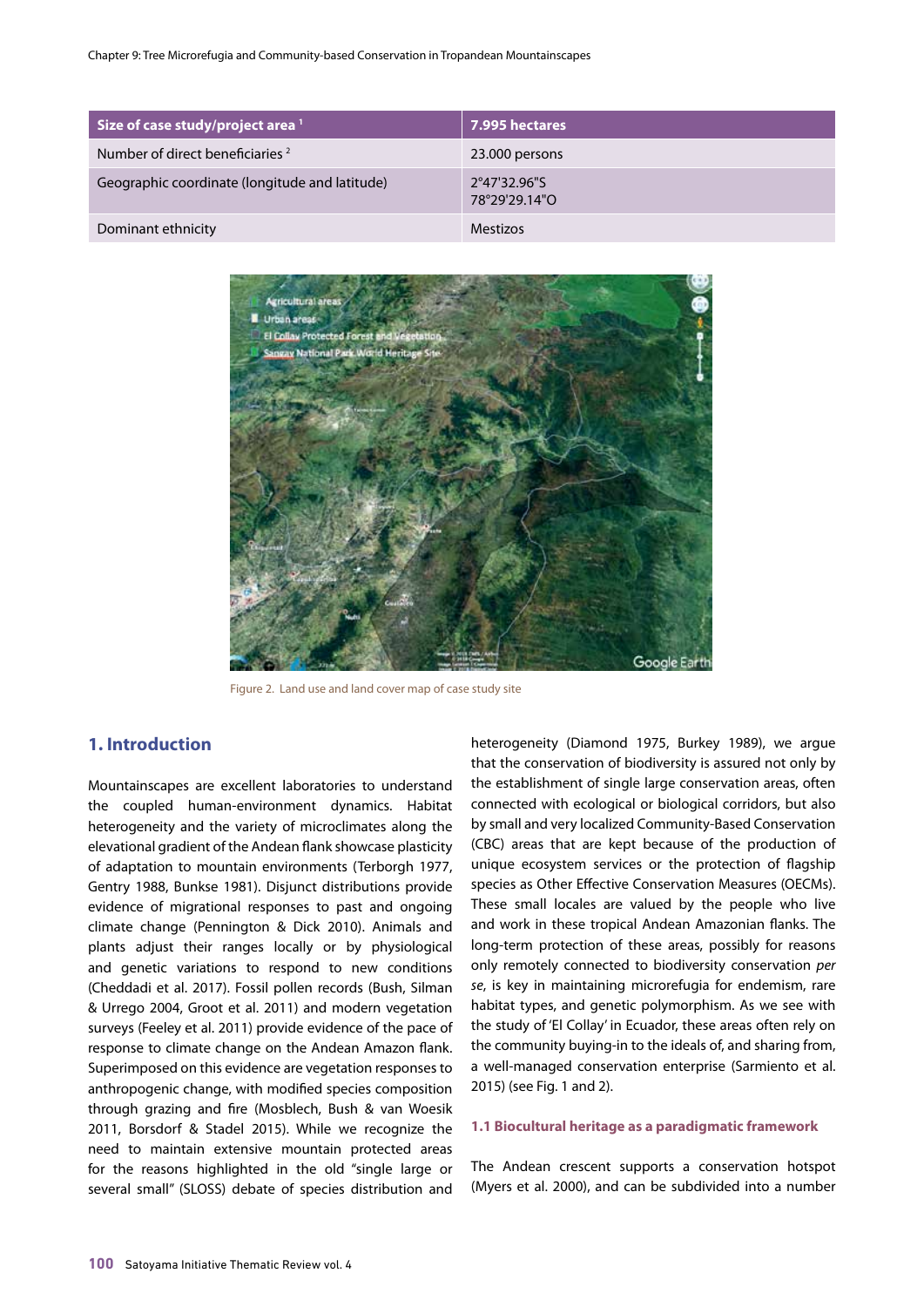of biodiversity hotspots (Killeen et al. 2007). Few places comparably capture the rich complementarity of a coupled nature-human system as clearly as the Tropical Andes (Wulf 2015). Increasingly it is evident that many Andean systems once thought to be pristine, natural systems, are indeed manufactured landscapes. Through the use of fire and grazing, the original montane tropical cloud forests (White 2013, Moore 2014) have been modified into the socio-ecological production landscapes (SEPLs) of today. In so doing, the bioengineers of antiquity created what Hobbs, Higgs and Harris (2009) termed "hybrid" systems. But with the importation of post-colonial exotic species, many systems have been transformed into "novel" ecosystems (Hobbs, Higgs & Hall 2013), i.e. if abandoned, they would not revert to a natural state through ecological succession.

Forest clearance and vastly increased fire activity induced by human actions throughout the Holocene probably caused large areas to transform from Andean forest to the grassland páramo of the northern Andean highlands (Sarmiento 2012). Nevertheless, the ancient history of the area is still uncertain (Bush 2002), and its future remains a mystery (Malhi et al. 2010). The origin of these grasslands continues to provide fertile scholarship, particularly when realizing

that we deal with Socio-Ecological Systems (SES) and their many facets (Berkes, Folke & Colding 2000; Valencia et al. 2018) (Fig 3). Thus, we follow the Christensen Fund's (2016) beliefs that it is only by incorporating the successive human fabric (or ecological palimpsest) of biocultural landscapes that we could understand how conservation and development should co-exist for a sustainable future (Pungetti 2013). We, hence, ascertain that the core of those uncertainties lies in our inability to discern the natural and cultural divide, the extent to which human disturbance can be correlated with how climate has changed in Tropandean landscapes (Fig. 4). This understanding is needed not only to understand the history of settlement, social development and biogeography of Andean regions, but also in making informed prognostications regarding the coupled, complex SEPLs under ongoing climate change.

Tropical Andean landscapes are renowned for their impressive diversity in culture (Moore 2014), luxuriant biota (Young 2009, Swenson et al. 2012), and extreme vulnerability to climate change (Malcolm et al. 2006, Ortega-Andrade et al. 2015). Within the paradox of development and the need for conservation of natural resources, managing cultural uses becomes paramount to a successful bridging of



#### Amplification of natural responses by human agency

Figure 3. Coupled Human-Environment Model of the Andean Amazon flank showing the flows of energy, matter and processes to function as a Socio-Ecological System. Modified from Prof. Mark B. Bush's ideogram of the complex, adaptive system operating in Tropanden landscapes.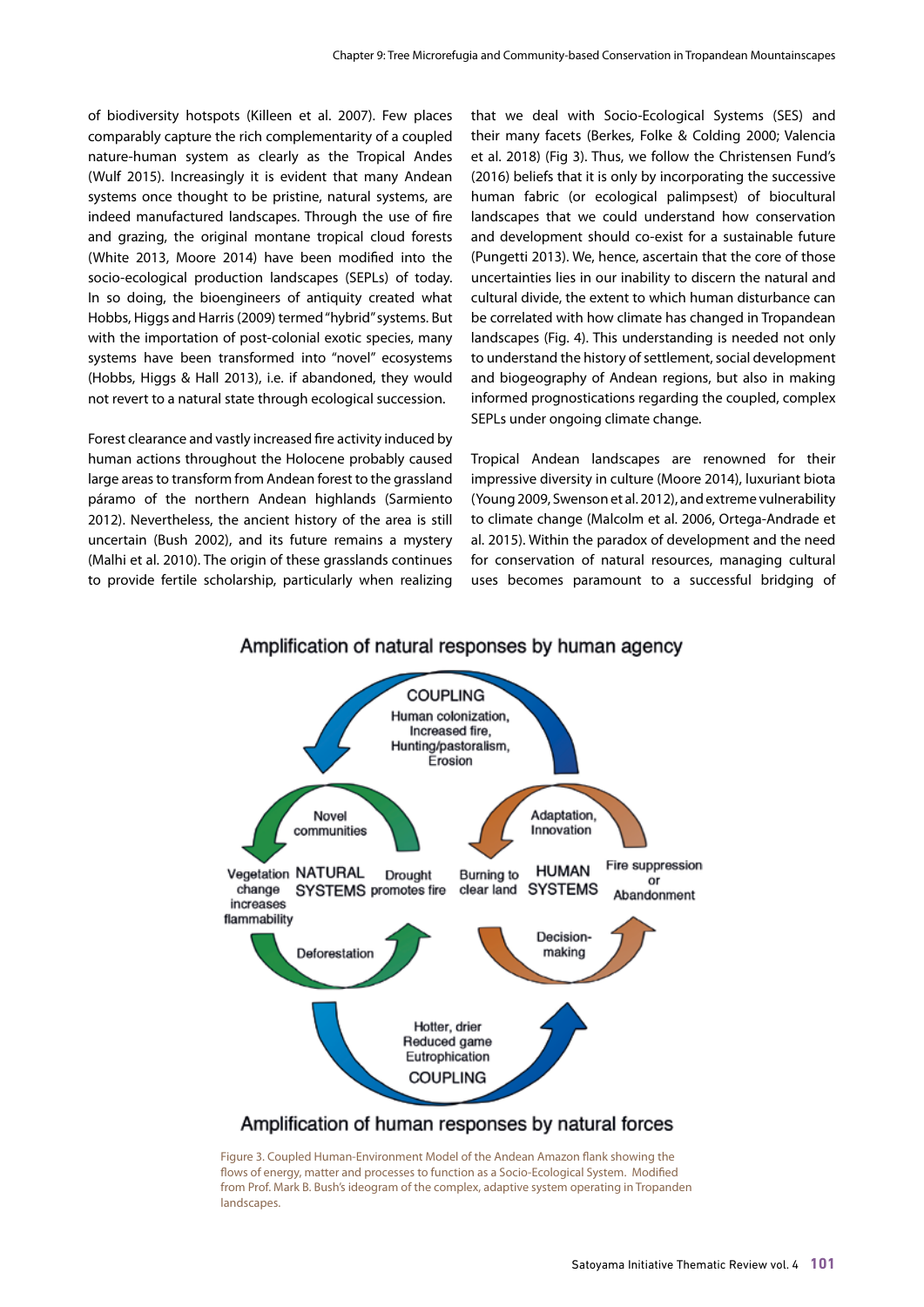

Figure 4. The flower of the Andinist (*Chuquiraga excelsa*) is depicted here as an iconic element of the páramos, exemplifying the bias towards the pristine. A closer look to the specimen -and its surroundings- points to the pyrophytic habit of this Asteraceae plant that makes it an indicator species of past controlled fires and thus, a testament of past human interference in the high Andean forests, becoming a proxy for biocultural heritage. Photo: Fausto Sarmiento.

conservation and societal aspirations (Odum & Sarmiento 1998, Bradshaw & Bekoff 2001). These goals are consistent with the sustainability and development goals of the United Nations, i.e., to identify how people will respond to climate change, while also conserving biodiversity in Andean forests (Mathez-Stiefel et al. 2017). Critical to this agenda is maintaining intact cultural heritage values and increasing countries' fulfillment of the Aichi Targets for biodiversity conservation. One way to aid in the goal "living in harmony with nature" of the UN Convention of Biological Diversity, is to debunk the pristine myth and to accept the new biocultural diversity paradigm with its tenets of complexity, adaptability, resilience, self-organization, memory and transcendence, to develop vernacular strategies to conserve both culture and nature (Castree 2014, Sarmiento & Viteri 2015) in the management of protected areas (Sarmiento et al 2015). By recognizing the intricate relationship of culture and nature in creating the current landscape configurations of the Andes, we will embrace the new paradigm of biocultural landscape and heritage conservation as a guiding principle of our work towards sustaining productive landscapes and seascapes (Cocks 2006, eds. Convery & Davis 2016). "Critical geography" has emerged as a discipline that attempts to hybridize the concept of nature-pristine with that of human-agency within cultural ecology and agrobiodiversity parameters (Zimmerer 2004, Sarmiento et al. 2015).

#### **1.2 Andean Satoyama landscapes**

The International Partnership for the Satoyama Initiative (IPSI) promotes SEPLs to highlight traditional knowledge of land use practices with harmonious interactions within the complex mosaics where human well-being is coupled with high biodiversity (Dublin & Tanaka 2014). Spatially, biodiversity conservation occurs not only in protected areas, but also in production landscapes, whether located in the periphery of core areas or interspersed throughout the biocultural territory (Brown, Mitchel & Beresford 2005). One of the authors has already claimed the need to revalue the contribution of agrobiodiversity conservation in the toolbox of territorial planning of complex adaptive systems (Sarmiento 2008, eds. Messier, Puettmann & Coates 2013). There are many examples that can be found in the Andes region, while including the sacred dimension that is pivotal in Andean cultural landscape research on SEPLs (Sarmiento 2003; Sarmiento, Cotacachi & Carter 2008).

Several Andean sites are already active in the International Partnership for the Satoyama Initiative (IPSI), including the 'Alto Huayabamba' Conservation Concession in Bolívar, Peru; the mangrove estuaries of Chone and Portoviejo, the dry forest of Cordillera del Bálsamo in Manabi, Ecuador; and the agroforestry system of the San Vicente de Chucurí, Santander, Colombia (Tsunekawa 2003). We are including here an example from highland Ecuador, where the principles of IPSI have been implemented in a very effective and efficient way. The 'El Collay' Commonwealth of southeastern Ecuador comprises six autonomous, decentralized governments (GADs for the Spanish acronym) that have formally agreed to collaborate in the maintenance of rural livelihoods for food sovereignty and security. Spanning both highland and lowland communities, the strategy includes the conservation of the community protected forest of 'El Collay' (Fig. 5 and 6) in addition to OECMs. Since the UN Food and Agriculture Organization (FAO) recently recognized two Satoyama areas in Japan as Globally Important Agricultural Heritage Systems (GIAHS) sites, we envision that 'El Collay', with its wealth of agrobiodiversity, heirloom species and cultural heritage, will soon become the first such GIAHS site in Ecuador.

A view of the park rangers arriving to the tourism project "La Tranca" in the mountain landscape of El Collay, where the imprint of Fuzhio and Chordeleg communities have managed the landscape with ancestral practices, aiming for maintenaining both rich cultural heritage and impressive natural capital in the cloud forests and páramos of southeastern Ecuador. Photo: Fausto Sarmiento.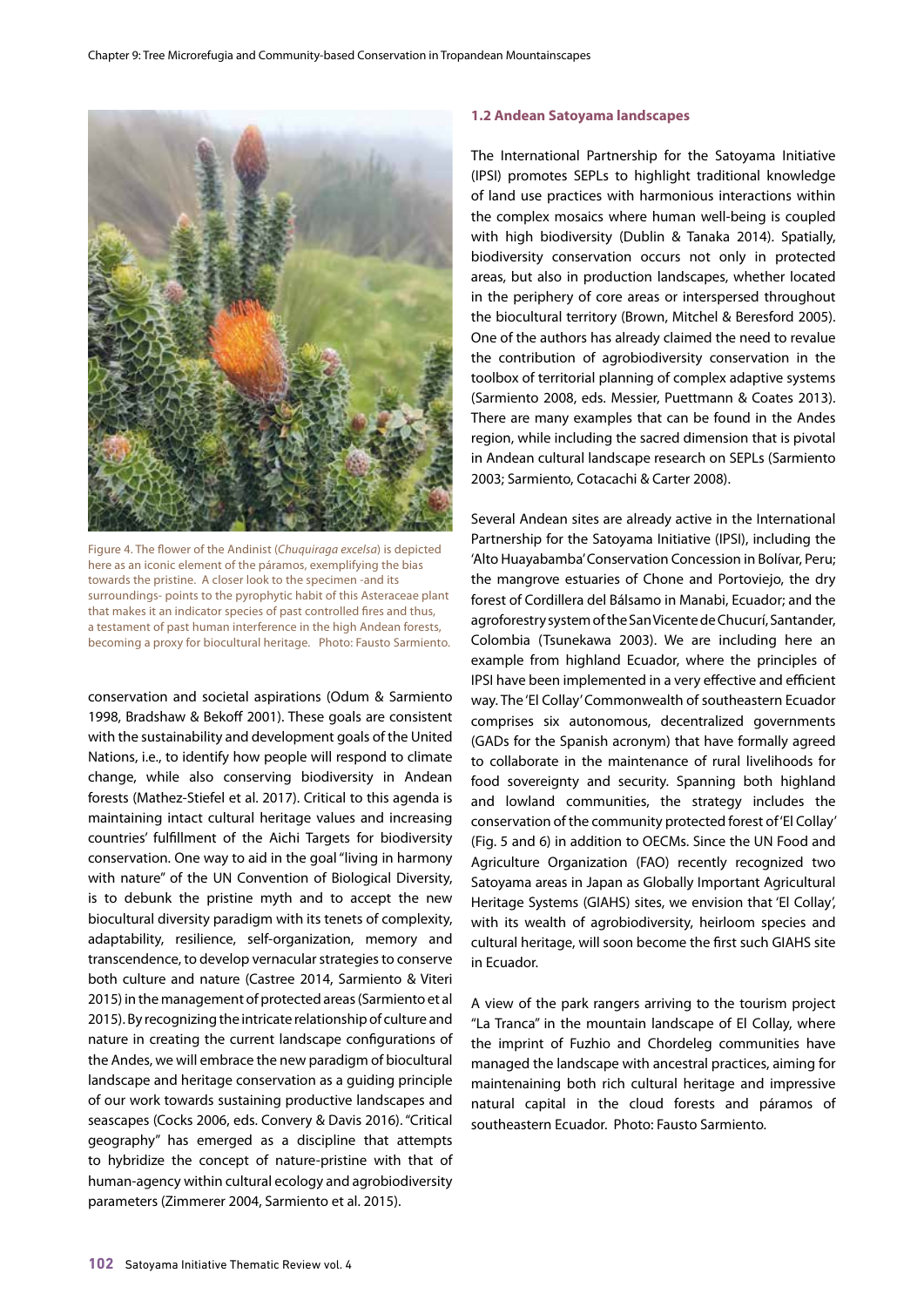

Figure 5 and 6. A view of the park rangers arriving to the tourism project "La Tranca" in the mountain landscape of El Collay, where the imprint of Fuzhio and Chordeleg communities have managed the landscape with ancestral practices, aiming for maintenaining both rich cultural heritage and impressive natural capital in the cloud forests and páramos of southeastern Ecuador. Photo: Fausto Sarmiento. (Photos by Fausto Sarmiento and Estefanía Palacios)

#### **1.2.1 Ecuadorian conservation scenarios in the Aichi flexible framework**

The first Ecuadorian Congress of Geography, held at the Pontifical Catholic University of Ecuador on 14-16 February 2018, showed that conservation follows conventional tenets of species-based or habitat-based priority settings for protected areas. However, several presentations dealt with the need to incorporate biocultural territorial planning (Kong 2018, Palacios 2018, Sarmiento 2018) if the best management practices for biodiversity conservation and the fulfillment of the different Aichi Biodiversity Targets are to be achieved. Changing conservation strategies have been clearly addressed as a national priority, not only in the Ecuadorian case, but also throughout the Andean world (Sarmiento et al. 2017). However, primacy of "almost untouched" páramos and cloud forests in the 'Río Negro– Sopladora' has justified the creation of a brand-new National Park in Ecuador, effectively incorporating 30,616 hectares of the area into the state-owned Heritage Natural Areas Subsystem (PANE) of the National System of Protected Areas in Ecuador. 'El Collay' is immediately adjacent to this "pristine" area, flanked by the duality of male and female *Apu*, the telluric watershed guardians: *Kari* Collay and *Warmi*  Collay hills. 'El Collay' represents the best case to promote SEPLs as it demonstrates the likelihood of biodiversity conservation and situated development of OECMs, aiding in obtaining the Aichi Targets for 2020.

#### **1.2.2 Transdisciplinary approach as a guiding principle for Satoyama landscapes in the Andes**

The new tendency of integrative conservation is evident in the application of IPSI principles in the Andes. As long as legal recognition of community-based conservation (CBC) is granted, the objectives of sustainability based in biodiversity indicators will remain biased towards the totemic species,

supporting ideas of "fortress conservation." The emphasis on "pristine" samples of mountain ecosystems without human interference (Sarmiento forthcoming) may identify areas of high-quality habitat for conservation, but, in doing so for the wrong reasons, may initiate future management problems. First, if the area has actually been modified by human activity, some level of such management will be needed to maintain it. Second, the desirable "near pristine" state may actually be reliant on adjoining areas that are more overtly managed. If those areas are not also maintained, the conservation strategy may fail. The IPSI contribution to debunking the pristine myth helps in understanding the imperatives of cultural agency in designing current landscape configurations, and provides a more realistic foundation for biocultural diversity conservation. We present a case study in southeastern Ecuador, where many assumptions of physical geography have been challenged in favor of the new transdisciplinary trend of bridging western science with local, traditional ecological knowledge to understand the *mosaicism* of ecological niches and the selforganized *cellularity* of emergent new ecosystem pathways within the lived-in biocultural landscape fabric (Naveh et al. 2002), providing for situated nuances of refugial ecotopes as target conservation loci for microrefugia as OECMs. As a truly participatory outcome of CBC, we present the case study of the 'El Collay' Commonwealth in southeastern Ecuador.

# **2. Methodology**

#### **2.1 Study area**

'El Collay' Commonwealth is located in Azuay Province and spans different bioclimatic zones from the continental divide at ca. 4,000 meters above sea level (MASL) to the Amazonian piedmont of colline areas of the Morona River in the lowlands at ca. 1,000 MASL (**Aichi strategic goal C**). 'El Collay' ridge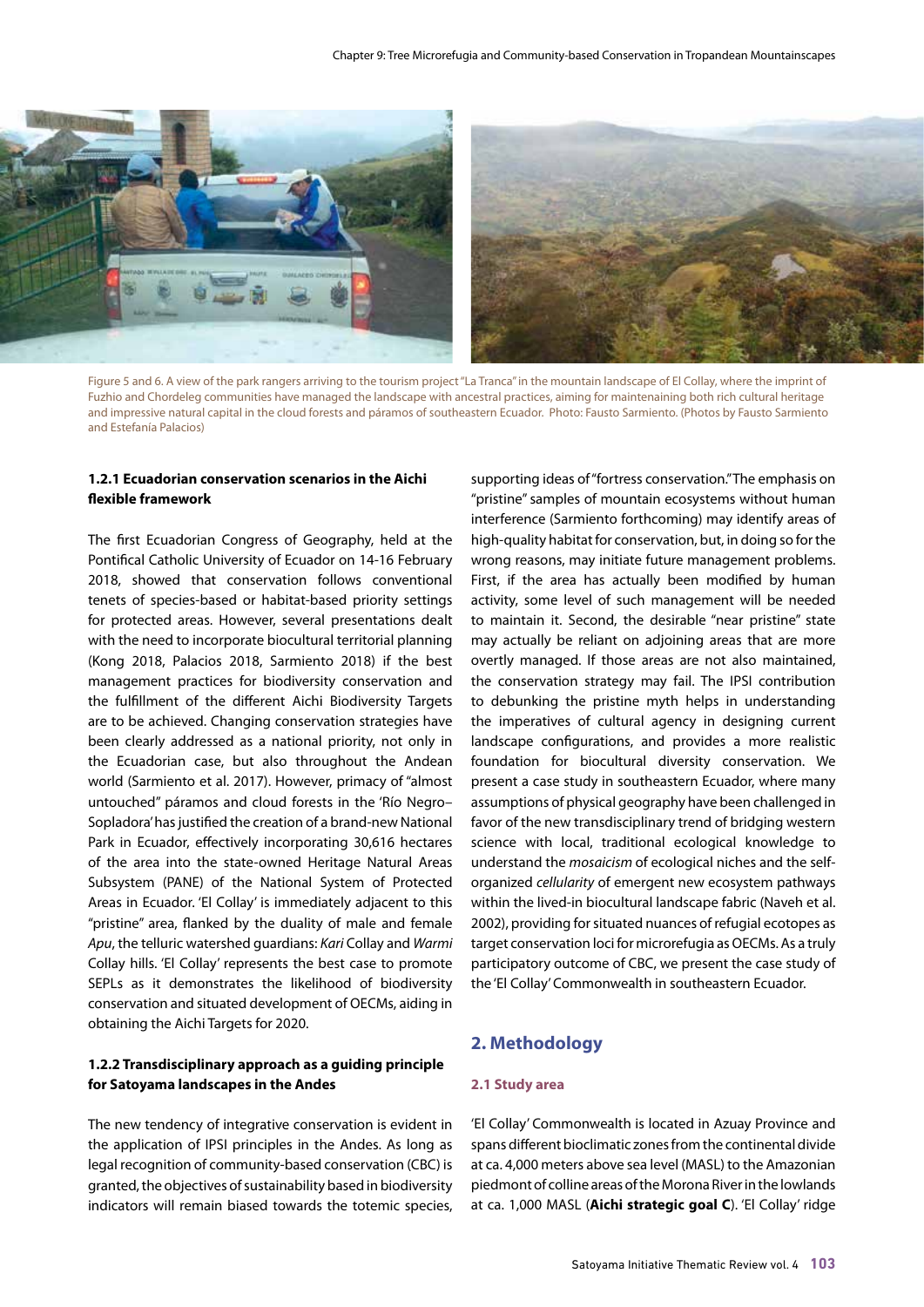

Figure 7. Map of the distribution of the ECPFV (or in Spanish 'Area de Bosque y Vegetación Protectora' —ABVP— El Collay) located amidst the Andean highland (Azuay province) and the Amazonian lowlands (Morona-Santiago province). Source: Alexandra Vázques 2014. Mancomunidad de El Collay: Sistema Innovador y Participativo de Gobernanza Ambiental. Sistematización del proceso de conformación, fortalecimiento y consolidación de la Mancomunidad de El Collay. Quito: Fundación Futuro Latinoamericano.

follows a south-north trajectory, from the 'El Pan' hill towards the limits of *Sangay* National Park, a UNESCO World Heritage Site (Eyre 1990), traversing six different municipalities (see Fig. 7). With the contribution of major tributaries to the *Pauti* basin, the main river of the Azuay Province, waters collected in these mountains from the 'San Francisco', 'Santa Bárbara', 'Collay' and 'Negro' rivers drain fertile volcanic and andosol terrains towards the mouth of the *Pauti* River and towards the lowland Amazon flatlands. Several dams built in this watershed provide the majority of hydroelectricity for the entire country (Cuellar & López 2000). In the speciesrich Andean forest, epiphytic gardens form a hydrological reservoir, as do the waterlogged areas of shrub 'páramo' that give way to depressional lakes and bogs, including the male and female *Kari Maylas* and *Warmi Maylas* (Páramo 2010, Torres & Tacuri 2008). Along with the provision of water and energy, the potential for many ecosystem services associated with the *Pauti* basin cannot be underestimated, including not only biophysical environmental services, but also cultural landscape services (Kong 2018) (**Aichi strategic goal D**). The 'Paute' mountain pass, or 'abra', has been the traditional route to connect the southern 'Sierra' of Ecuador with the 'Amazonía' region; it constituted the gateway towards the *Marañón* river (Sarmiento 1952, Ulloa 1999), the mythic sea-river of chroniclers, geodesic naturalists and colonial explorers. These lands were physically and societally hostile to European explorers. Issues ranging from highland hypoxia to lowland disease and fungus-prone settings were compounded by the fierce resistance of the original *Shwar, Achwar*, 'Motilones' and 'Bracamoros' people of southeastern Ecuador and northeastern Peru, some of them known as the mythical head-hunters (*c.f.:* shrunken heads or *Tzantza*) of yesteryear's 'jívaros' (Sarmiento 1956).

Map of the distribution of the ECPFV (or in Spanish 'Area de Bosque y Vegetación Protectora' —ABVP— El Collay) located amidst the Andean highland (Azuay province) and the Amazonian lowlands (Morona-Santiago province). Source: Alexandra Vázques 2014. Mancomunidad de El Collay: Sistema Innovador y Participativo de Gobernanza Ambiental. Sistematización del proceso de conformación, fortalecimiento y consolidación de la Mancomunidad de El Collay. Quito: Fundación Futuro Latinoamericano.

There is no agreement on the place naming of 'El Collay'. Potential origins include: (1) unconfirmed accounts at the Spanish settlement onset chronicled a brave leader, or *kuraka,* named 'Collay', whose domain extended into the region; (2) a possible reference to a northern place (*Collas*) of different but neighboring indigenous mountain villages; also, (3) the term could derive from archaic Spanish, 'collado,' that describes a low-rounded hill or low mountain pass (from Latin: *collis*), indicating the lowest level of the ridgeline between two adjacent heights, therefore, the preferred path to cross a mountain pass. This archaic Spanish definition fits well with the historical character of the 'gateway' to the Amazon via the 'Paute' river canyon (Donoso 2002). Likewise, (4) Another variant comes from the *Kañari,* that might have been a group of immigrants or *mitimakuna*  of the *Inka* Empire advancing northward. A group of *Aymara* indigenous from the *puna* of southern *Inka* land or *Tawantinsuyu,* in what is now Bolivia and northern Chile, were transplanted to what is now southern Ecuador, coming from the region of *Kullasuyu.* Its local inhabitants now are called *Collas* or *Q'oyas* and live in the highlands of Argentina, Chile and Bolivia. This fact could also explain the linguistic oddity of *Kañari* toponymy, very different to prevalent *Kichwa* or Spanish/*Kichwa* combinations (Encalada 2000), as well as their similar mythology, theogony, diet and garb (Pichisaca 2001).

The 'El Collay' Protected Forest (ECPF) is a legally created CBC area with the engaged agreement of the six municipalities that make up the 'El Collay' Commonwealth. This protected forest initially occupied 7,955 ha, which was later modified to include 29,000 ha, making it one of the most representative provincial public conservation areas (**Aichi strategic goal A**). 'El Collay' also occupies an important place in the hearts and minds of the residents of these municipalities including parochial organizations, women's groups and other community groups belonging to the commonwealth, as it was conceived with a participatory communal effort via *minga*, the ancestral reciprocity practice of Andean cultures or *ayni* (Palacios 2017). The commonwealth protects the abundant wildlife of the cloud-shrouded high Andean ecosystems, as it seeks to sustain and revive ancient practices of mountain travelers (Guallpa, Ivan & Ulloa 1999), and the ethno-tourism or agro-tourism of traditional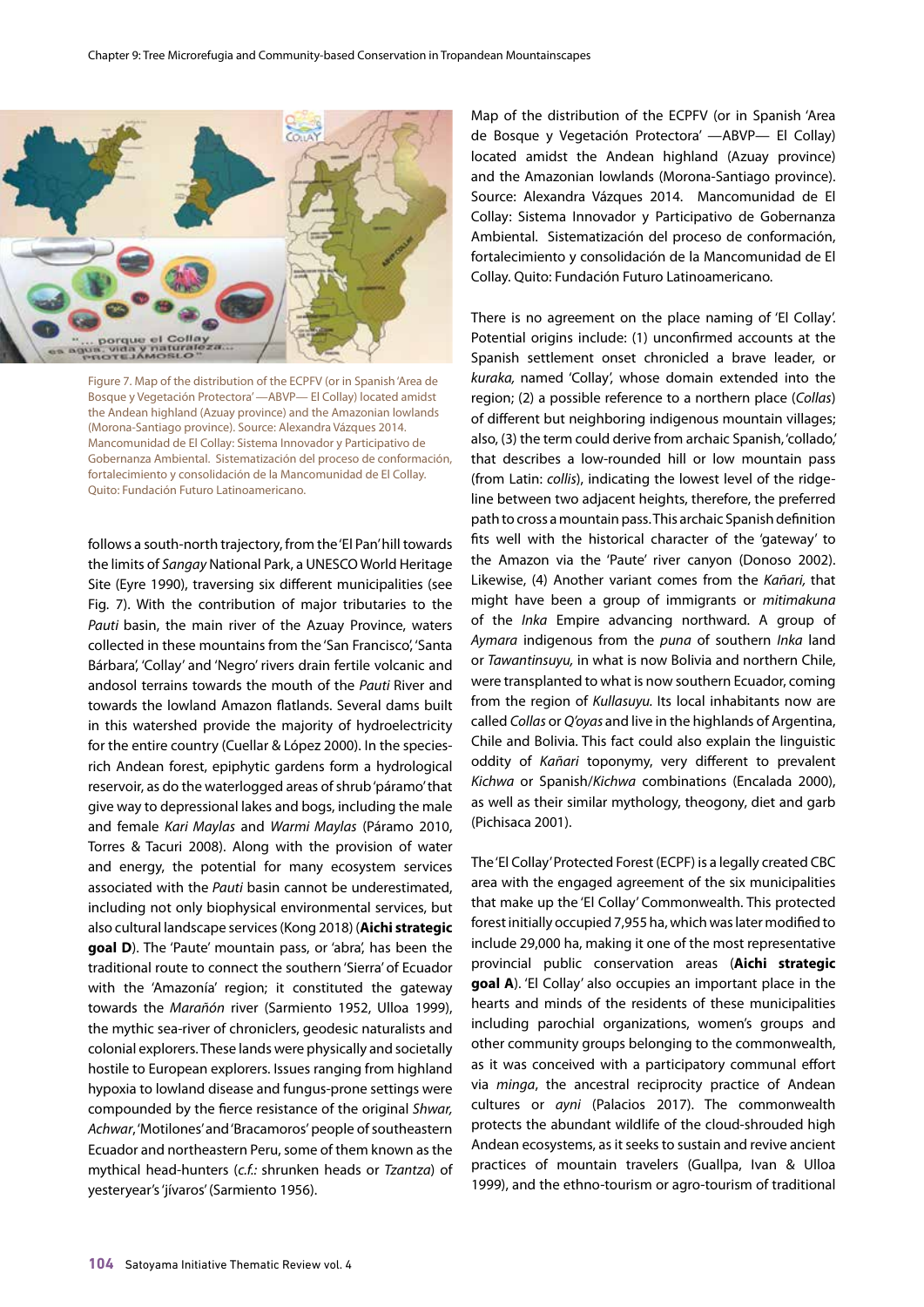lifescape practices (Gutiérrez, Maldonado & del Pilar 2014; Borja, Lasso & Paola 2015) (**Aichi strategic goal B**).

The area supports many rare species of fauna and flora (Table 1), among which are *Chuquiraga jussieui*, which has the common name the Flower of the Andes, and the Azuay knot emblem, the *gañal (Oreocallis grandiflora*)*.* There are remnants of old growth native coniferous woodlands with isolated 'romerillo' (*Podocarpus oleifolius*) and abundant 'guabisay' (*Podocarpus sprucei* c.f. *glomeratus).* Also, isolated trees of 'mogollón' *(Retrophyllum rospigliosii)* are observed in faraway reaches of the range. Some nurse trees have been left amidst the clearings for pastures made decades ago, when agrarian reform favored takeover of unclaimed forests as a means to provide eminent domain and, therefore, titling and land ownership for settlers (Sarmiento 2002). Curiously, in the high ravines towards lakes and bogs, some of them considered "enchanted" by the locals, robust populations of native trees of *Buddleia incana, Gynoxis baccharoides*

and *Eugenia myristica* can be observed; there are also tree ferns (*Cyathea brucei*) and even high elevation palms (i.e., *Geonoma monospatha*, *Ceroxylon andicola*). In the upper reaches, the effect of grazing is obvious by the erosion type known as 'pie-de-vache', from French, describing the zigzagging lines of trampling on the slopes (Jampel 2016). Moreover, the presence of reeds and bulrushes (*Schoenoplectus californicus*, *Phragmites spp*.) is noticeable in the lacustrine environment, obviously planted long ago. Unmanaged reeds contribute to lakes becoming eutrophic and unsuitable for native aquatic fauna and prone for introduced species. The native fish, for instance, have long been gone, making the ubiquitous rainbow trout (*Salmo mykiss*) one of the precious trophies for local fishermen in the white-water brooks often surrounded by 'pajonal' of straw grass, such as *Calamagrostis*, *Festuca* and *Stipa*. Amidst the grass tillers or in its waterlogged roots, frogs (*Atelopus* spp) and big lizards or *guagsa* (*Stenocercus guentheri*) exist.

| <b>Scientific Name</b>           | <b>Local Name</b>  | <b>Heritage marker</b>                   |  |  |  |
|----------------------------------|--------------------|------------------------------------------|--|--|--|
| <b>Plants</b>                    |                    |                                          |  |  |  |
| Podocarpus oleofolius            | Romerillo          | Home of the wild 'duende' or sinsin      |  |  |  |
| Podocarpus sprucei               | Guabisay           | The home of the toucanets                |  |  |  |
| Podocarpus rospiglossy           | Mogollón           | Strength of tallest timber softwood      |  |  |  |
| Chuquiraga jussieui              | Flor del Andinista | Untouchable but tempting                 |  |  |  |
| Oreocallis grandiflora           | Gañal              | Flagship of Azuay knot                   |  |  |  |
| Buddleia incana                  | Arbol del Inca     | Sacred tree for sculptures and effigy    |  |  |  |
| Gynoxis baccharoides             | Yagual             | Andean flower with yellow overtones      |  |  |  |
| Eugenia myristica                | Arrayán            | Fruit ethnomedicinal                     |  |  |  |
| Cyathea brucei                   | Helecho arbóreo    | Incorruptible wood                       |  |  |  |
| Geonoma monospatha               | Palma de altura    | Decumbent and sinuous stem growth        |  |  |  |
| Ceroxylon andicola               | Palma de cera      | Tall and elegant nursing tree            |  |  |  |
| Calamagrostis spp,               | Paja de páramo     | Multipurpose uses                        |  |  |  |
| Festuca spp.                     | Paja azulada       | Insulation                               |  |  |  |
| Stipa ichu                       | Paja ichu          | Fire starter                             |  |  |  |
| Chusquea spp                     | Suru               | Restorative of landslide scars           |  |  |  |
| Pteridium aquilinum arachnoideum | Helecho araña      | Restorative of fire scars in the slopes  |  |  |  |
| Prunus serotine capuli           | Capuli             | Restorative of fire scares in the valley |  |  |  |
| Alnus jorulensis,                | Aliso blanco       | Restorative of rockslides                |  |  |  |
| Alnus acuminata                  | Aliso rojo         | Restorative of alluvial mudslides        |  |  |  |
| Puya spp                         | Aguarongo          | Emblematic highland plant                |  |  |  |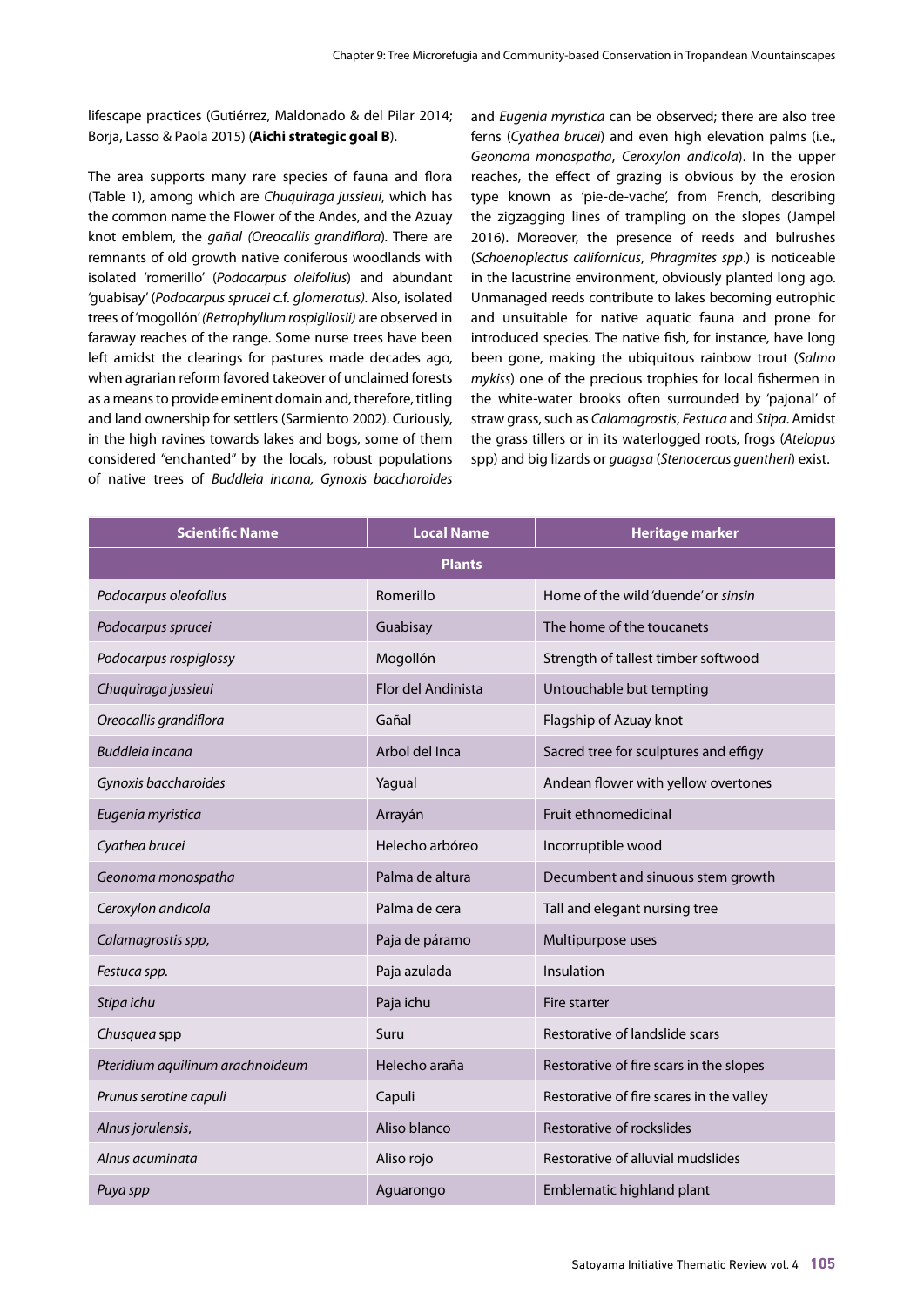Chapter 9: Tree Microrefugia and Community-based Conservation in Tropandean Mountainscapes

| <b>Animals</b>               |                 |                                 |  |  |
|------------------------------|-----------------|---------------------------------|--|--|
| Tremarctos ornatus           | Oso de anteojos | Emblematic wild beast (ukumary) |  |  |
| Tapirus pinchaque            | Danta de monte  | Seven meats and disease vector  |  |  |
| Colibri coruscans            | Quinde picaflor | Iridescent reflections          |  |  |
| Salmo mykiss                 | Trucha arcoiris | Protein source                  |  |  |
| Atelopus spp                 | Sapa Jambato    | Flagship of highland wetlands   |  |  |
| Stenocercus quentheri        | Guagsa          | Sacred reptile (tale breaker)   |  |  |
| Sarcoramphus papa            | Zopilote real   | Restorative cleaning            |  |  |
| Harpya harpija               | Aguila harpía   | Emblematic jungle master        |  |  |
| Odocoileus virginianus ustus | Venado          | Adaptability and vigor          |  |  |
| Pseudalopex culpaeus         | Lobo de páramo  | Nuanced analyst                 |  |  |
| Penelope purpurascens        | Pava de monte   | Good tidings greeter            |  |  |

Table 1. Examples of the emblematic assemblages of flora and fauna in 'El Collay' Protected Forest and Páramo pointed in the text. Names come from the Herbarium of the University of Azuay in Cuenca and from the Ecuadorian Museum of Natural History in Quito. Modified from Dr. Danilo Minga Ochoa's plant list and from Sarmiento's Ecuadorian Ecological Anthology (1987).

Notwithstanding the rich biodiversity, the matrix of anthropogenic landscapes has retained some secondary growth after ancient burnings in the region, so the pyrophytic 'surales' of *Chusquea* spp. and 'pampales' of bracken fern (*Pteridium gauilinum*) remain as clear indicators of fire disturbance. Species associated with either the burning practice intermediate-disturbance (serotiny) or with the slope failure catastrophic-disturbance (geotiny) appear later, including woodlands of Andean alder (*Alnus jorulensis*, *A. acuminata*), cherry trees (*Prunus serotina capuli*), climbers such as *gullay (Passiflora spp)* or ground bromeliads or *aguarongo* (*Puya* spp). Here, the signature of human drivers of the Andean treeline continues to be unmistakable (Sarmiento & Frolich 2002) in determining the fate of Tropandean biocultural landscapes.

#### **2.1 Participatory environmental governance process**

The "environmentality" of 'El Collay' Commonwealth is indicative of profound changes in conservation policy and decision-making in Ecuador. In the last ten years, the National System of Protected Areas has generated processes to motivate social participation (c.f., inclusion) in protected areas. The National Environmental Authority (NEA) has introduced gradual changes in the narrative of conservation, such as incorporating sustainable use of biodiversity, protecting culturally significant areas and especially valuable natural resources, and restoring degraded ecosystems. In consequence, those actions have opened the possibility to integrate other actors into protected areas management, including educational institutions, community leaders and civil society. In this sense, but under the context of cultural heritage, the Ecuadorian law on Territorial Planning, Autonomy and Decentralization of 2011 is much more specific when defining the competences that municipalities must assume in matters of culture and heritage. In article 55, it indicates exclusive competences of the municipal decentralized autonomous government in cultural matters: to preserve, maintain and disseminate the architectural, cultural and natural heritage of the canton, and to build public spaces for these purposes. On the other hand, article 144 states that the competence to preserve, maintain and value cultural heritage, corresponds to the decentralized Ecuadorian municipalities. Therefore, the biocultural heritage management increasingly involves the local community's participation, not as an option but rather as an obligation.

The participatory research methods of planning for environmental governance were built on the painstaking groundwork provided by the 'Fundación Futuro Latinoamericano' (FFLA 2014), with major breakthroughs in the establishment of the first legally recognized Ecuadorian commonwealth to protect the natural vegetation and the forest cover of the 'El Collay' region in Azuay Province. With several meetings and communal gatherings (or *minga*), the enterprise was informed and affirmed with a horizontal, rhizomic approach of previous informed consent. No preconceived hierarchical decisions were proposed, but a real exchange of dreams and wants of local community leaders of civil society and elected officials of the area's organizations took place. These included: El Pan, Sevilla de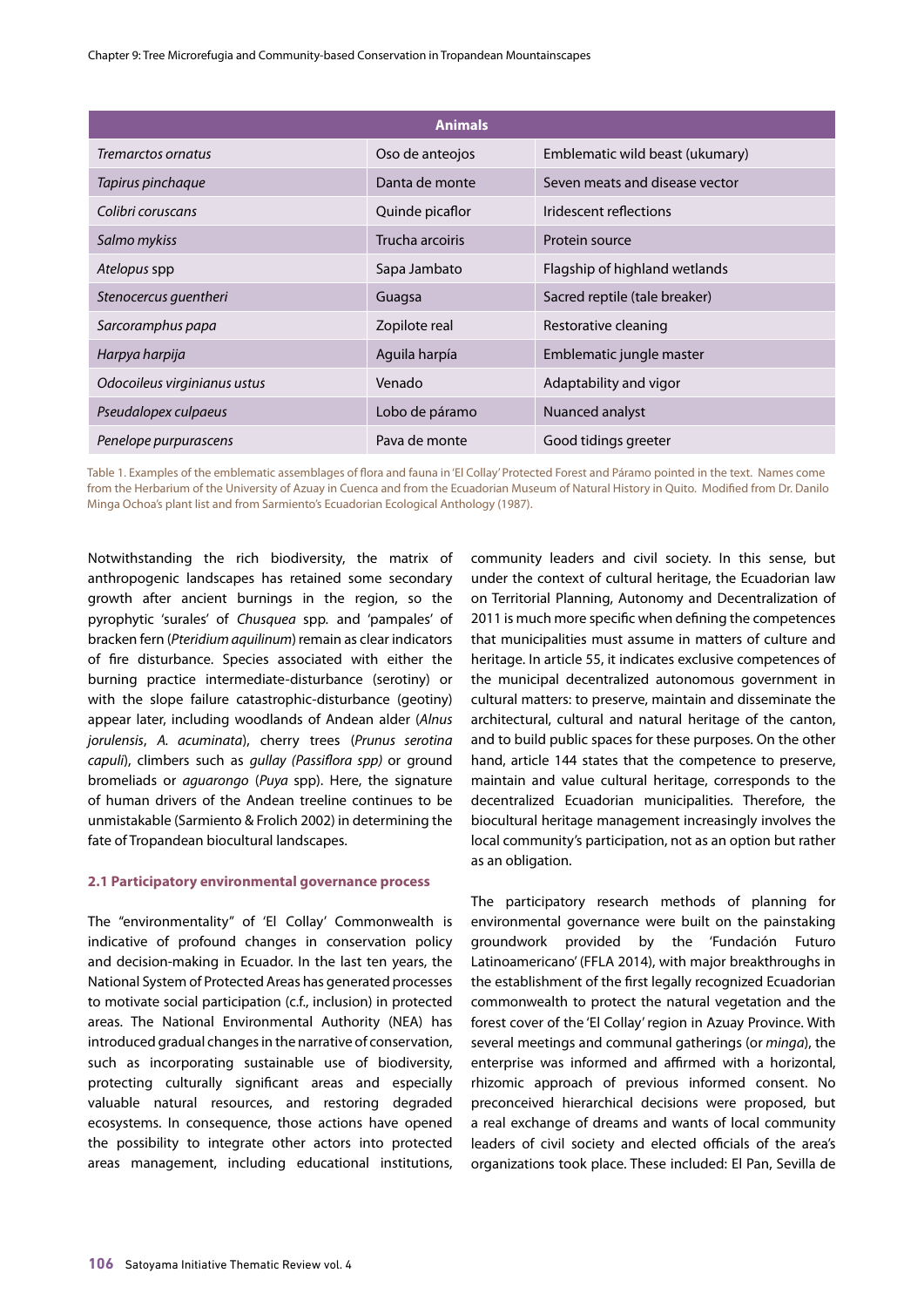| <b>PRINCIPLE</b>                  | <b>STRATEGIC GOAL</b> | <b>AICHI TARGET</b> | <b>OBTAINED</b> |
|-----------------------------------|-----------------------|---------------------|-----------------|
| Adaptive approach                 | E                     | 17,18,19            |                 |
| Commonality of setting the stage  | E                     | 4,17,18             |                 |
| Multiscalar                       | $\overline{A}$        | 2,1,11              |                 |
| Multifunctional                   | D                     | 4, 14, 15, 16, 19   |                 |
| Multi-stakeholders                | E                     | 4, 14, 17, 18       |                 |
| Transparently negotiated          | $\overline{A}$        | 1,4                 |                 |
| Clear rights and responsibilities | D                     | 4, 14, 16, 18       |                 |
| Participatory monitoring          | A,B,D                 | 9, 12, 13, 14, 15   | $\mathcal{N}$   |
| Resilience                        | C                     | 9, 12, 13, 14, 15   |                 |
| Capacity building                 | E                     | 1,17,19,20          |                 |

Table 2. Integration of the Aichi targets considered in the study area of the El Collay Commonwealth's protected forest and vegetation.

Oro, Guachapala, Chordeleg, Gualaceo, Paute and Santiago de Méndez. One of the authors served as the 'promotora' (Vázques) from FFLA that validated the participatory research and sharing of information prior to the establishment of the legal document. A "commonwealth" category was preferred over a simple "consortium" of municipalities, to enable equal participation of elected officials (who hold the office of Chair every year on a rotating basis, bringing an added factor when elected officials are placed in the ballot). The ECPF also comprises a technical unit staff to manage it, local park rangers hired with funds from the Electric Corporation of Ecuador (CELEC), residents and several interested community groups, including farmers, fruit growers, floriculturists, tour operators, women assemblages and even educational institutions.

#### **2.2 Community-based findings for Aichi Targets**

Some premises for reciprocity of communal labor were shared in the initial phases, when focus workshops and mountain hikes took place to motivate social actors' engagement (**Aichi strategic goal E**). Of note was a three-day excursion following the centuries-old mountain pathways that brought the Salesian missionaries into these regions, bringing the Roman sanctorum and their pastoral work towards the unknown Amazonian lowlands (Guallpa, Iván & Ulloa 2015). Indeed, one of the pillars of the commonwealth was to rescue their historic heritage. The route of Father 'Albino del Curto', from Sevilla de Oro towards Santiago de Méndez, is targeted as a touristic attraction for visitors to know the once rich gold-producing mining of El Pan, Sevilla de Oro and placer mining sites on downriver shoals.

#### **3. Results on target evaluation**

The successful establishment of the 'El Collay' Commonwealth provides effective protection to almost 29,000 ha of Andean forests and páramos. Currently, efforts to increase the acreage have received enthusiastic support. This endogenous synergy prompted international organizations (i.e., Nature/Culture International, Latin American Future Foundation and their donors) to look even closer at the wealth of biodiversity in the area. Just recently (10 February 2018), a new Ecuadorian protected area was declared for the 34,388 ha area adjacent to 'El Collay' in the 'Río Negro-Sopladora' National Park, located between two large conservation areas: *Sangay* National Park to the north and *Podocarpus* National Park to the south. The new designation effectively protects the longest conservation corridor along the Andean flanks and serves to integrate management efforts across this vast landscape. The renewed focus on biodiversity has also added many new species records for the region, including newly discovered endemic amphibians. One of the authors (Aguilar) produced a list of the orchids of the *Uchucay* Community Reserve in Gualaceo, where new *Andinia* spp. were found (Doucette, Portilla & Cameron 2017). Several emblematic species were targeted for protection along the Andean Amazon flank, including the Andean spectacled bear (*Tremarctos ornatus*), the mountain tapir (*Tapirus pinchaque*), the royal buzzard (*Sarcoramphus papa*) and the Harpy eagle (*Harpya harpija*). Many rare local endemics, including parrots, toucans and waterfowl, are indeed commonly seen in 'El Collay'.

With the creation of 'El Collay' Protected Forest we have achieved the integration of the majority of the Aichi Targets (see Table 2). The participatory process contributed to Targets 1 to 4. Contributions to Target 5 are as yet unsure,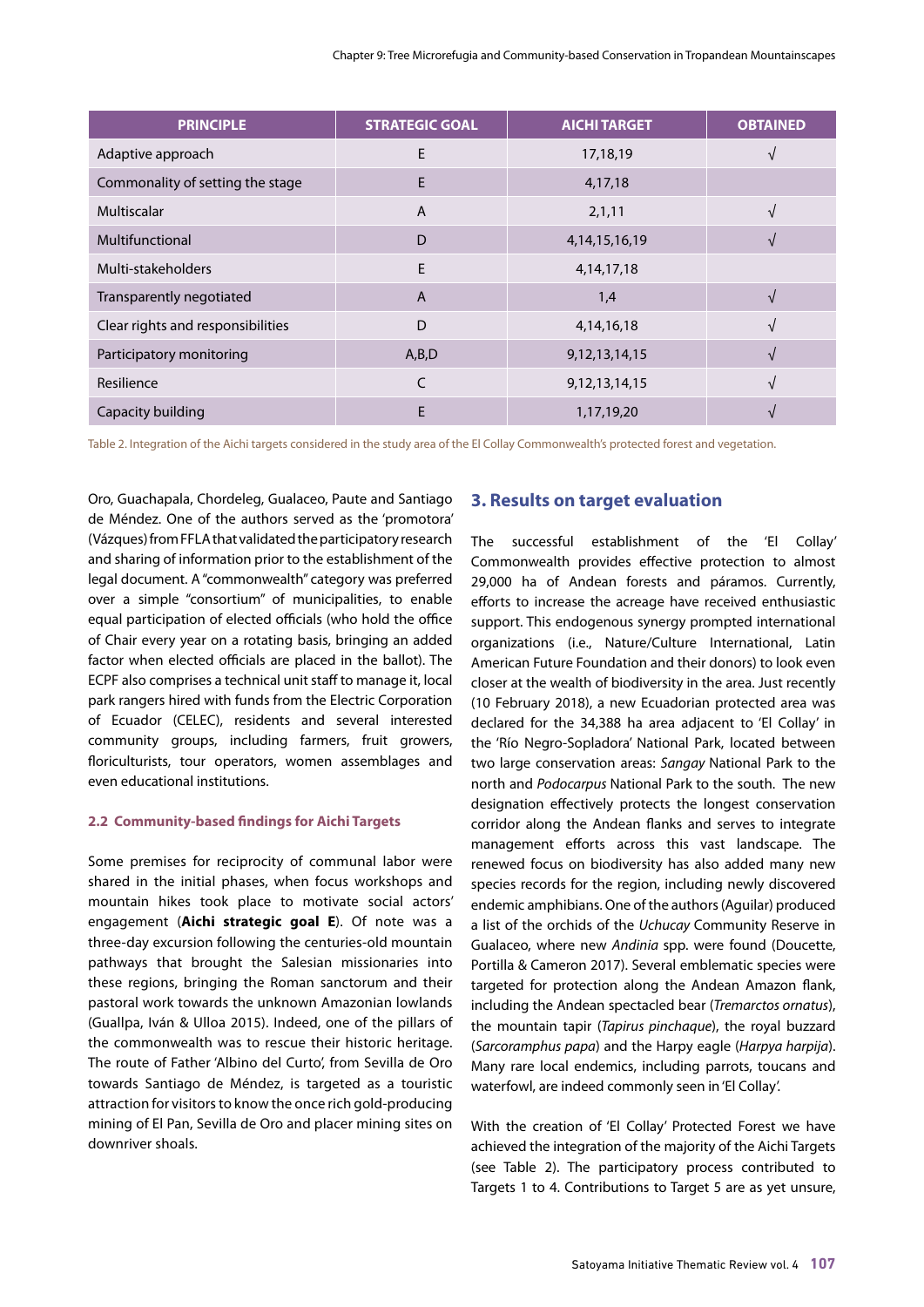

Figure 8, 9 and 10. A group of coauthors and members of the local communities of Chordeleg and Fuzhio, including the major and the technical staff of the 'El Collay' Commonwealth, after a visit to the 'cerro de la alegría' after mountain trekking through cloud forests and páramos in the heartland of Kañary ancestral lands. (Photos by Guido Román and Estefanía Palacios)

but this achievement made advances in securing Targets 6, 8 and 9, with the establishment of an alliance between Ecuagenera Cía. Ltda. and the 'GAD municipal del Cantón Gualaceo' to establish the community reserve of *Uchucay* (Bustos 2017). Target 7 remains a work in progress, but we obtained consensus among stakeholders that the ECPF will not be subjected to deforestation pressures and will continue to be monitored by park rangers. Funding for that critically important monitoring was derived from revenues for ecosystem services provided by the national utility, CELEC, funneled to the 'El Collay' Technical Office for watershed conservation operations. Target 10 did not apply to our mountainous region. With the biocultural territorial planning to be executed in the 'El Collay' next year, contributions to Targets 11, 12 and 13 were ensured for the inclusion of natural and heritage management to protect genetic diversity and heirlooms. Targets 14 and 15 were secured with restoration areas and the implementation of payment for ecosystem services (Zilberman, Lipper & McCarthy 2008), but Target 16 is not yet defined. Targets 17, 18 and 19 are fully integrated in the operation of ECPF. Likewise, Target 20 is secured at the local level with the financial commitment of the municipalities and GADs that are members of the 'El Collay' Commonwealth.

# **4. Discussion**

The rich ethnobotanical content of traditional medicine observed in the region (Neira & Luzuriaga 2000) highlights the indigenous *Shwar* ancestral knowledge of the Amazonian flanks of montane jungles or 'ceja de selva.' The area now harbors mostly mestizo, campesino people of *Kañari* ascendance from Cañar and Azuay provinces, and *Shwar* ascendance from Morona-Santiago and Pastaza

provinces (**Aichi strategic goal D**) (Fig. 8, 9 and 10). There is a strong birthplace attachment, making family gatherings an observance for major holidays, whereby heirloom dishes are prepared and ancient myths are transmitted around the elders' storytelling to the youth.

A group of coauthors and members of the local communities of Chordeleg and Fuzhio, including the major and the technical staff of the 'El Collay' Commonwealth, after a visit to the 'cerro de la alegría' after mountain trekking through cloud forests and páramos in the heartland of *Kañary* ancestral lands. Photo: Guido Román.

However, in rural-to-urban migration in Azuay and Cañar provinces, people from the villages have moved to the city of Cuenca or to the capital city of Quito, but retained 'biopatry', or place attachment, in their traditional potions, diets and religious observances while living faraway (A Neira, pers. comm.). Furthermore, a major demographic change observed with international emigration to foreign destinations, mainly Spain and the United States, makes the new economic driver of remittances an important economic subsidy that is changing the *Pauti* farmscapes' fabric (Donoso & Sarmiento, forthcoming). Amenity migrants from the global North are making Cuenca and 'El Collay' one of the most popular destinations for expats (Peddicord 2017). The previous wave of foreign migrants arrived to Cuenca motivated by economic hardship in their country of origin; however, newcomers and recent retirees fleeing to the area are fleeing their country of origin as a reflection of political rather than economic drivers (A Neira, pers. comm.).

It was the trailblazing effort of circa seven years of work by the FFLA with such a strong participatory approach at all levels (i.e., community, political, sociocultural and citizenry) that made the establishment of the commonwealth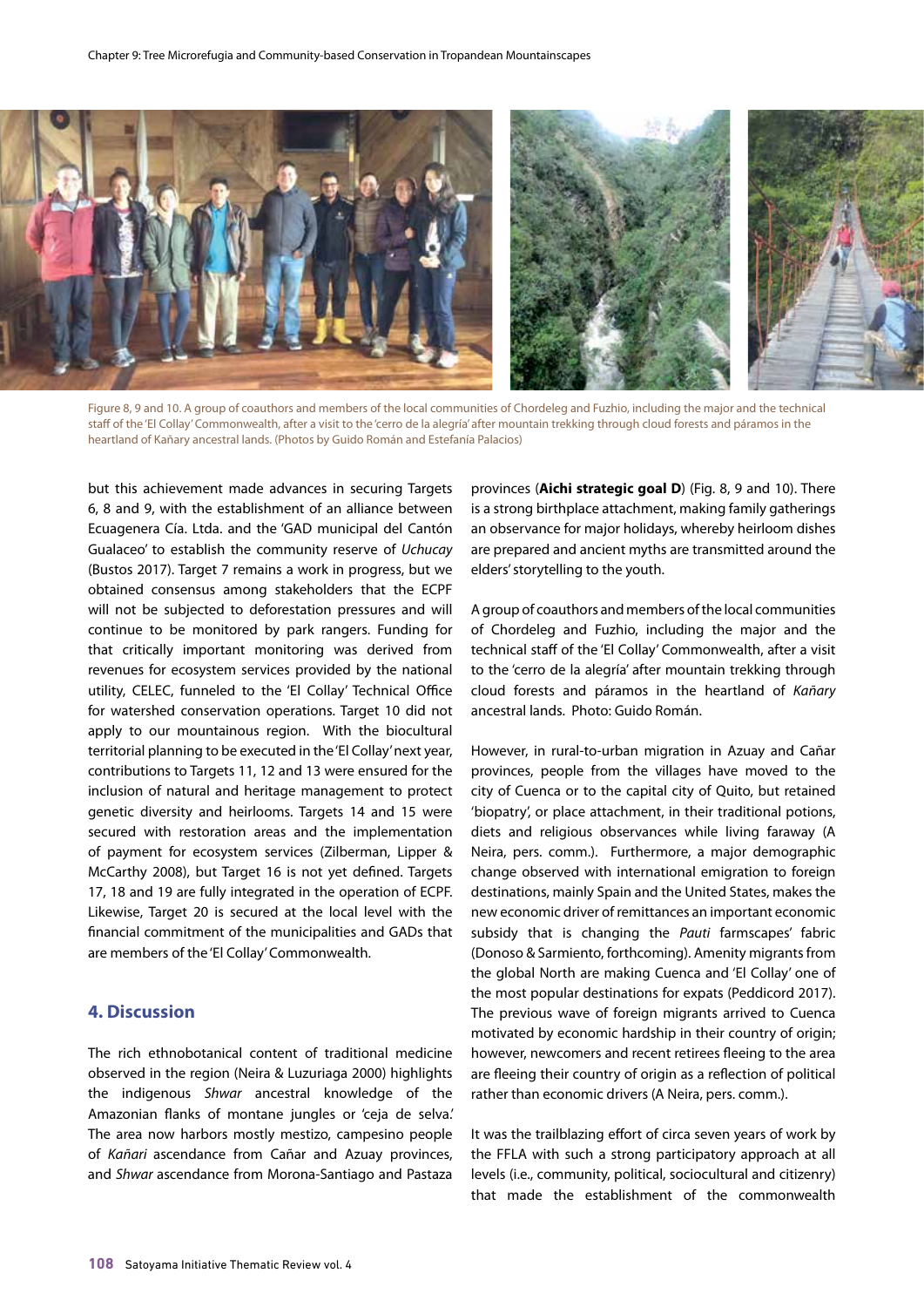possible. The implemented process provided transparency, co-responsibility, mutual performance, strategic alliances, equity, gender equity, knowledge sharing, social engagement, communication and leadership. One of the practical outcomes was the establishment of a fund provided by the Minister of Environment (MAE) for monitoring and vigilance of the zone of conservation for the concrete action to create a Park Rangers training. Also important was the establishment of Law 047 with the mechanism to fund these guard hires from the National Electricity Company's (CELEC) mandatory 5% annual budget contribution for social and environment responsibility to the GADs of 'El Collay'. We seek to reinforce the ground already gained and keep the momentum for CBC among the villagers, knowing that federal funding for conservation has been already cut, with the CELEC contribution also diminishing or ending altogether. Going forward it is essential that we minimize environmental conflict and offer practical action-reflection to resolve issues. Similarly, we must offer the possibility of learning-by-doing supported by the new narratives of biocultural heritage and critical biogeography.

While biodiversity conservation is the main goal of the 'El Collay' Protected Forest, a renewed emphasis on cultural ecosystem services is needed to connect the lifescape of 'El Collay' with the needed protection of these species amidst climate change. Despite concern for global warming, no direct adaptation or mitigation schemes are anticipated yet in the planning of the GADs of the commonwealth. More attention has been given to the prospective lack of rain and generalized drought than to the prospects of warmer weather. Several irrigation channels have been carved into mountainsides near Gualaceo and El Pan, for instance, that require maintenance and monitoring. Hydrological management must go beyond considering amounts only and must also manage water quality. For example, three small lakes on the 'La Alegría' hill, near Puzhía, Chordeleg, have already become eutrophic and need ecological restoration to return them to fully functioning wetlands. Water continues to be at the center of sustainable development concerns. Notwithstanding this strategic resource for hydroelectric production, water will be needed for irrigation of agricultural lands and the provision of potable, piped water for household consumption. The need for forest protection is entirely consistent with the administrative imperatives to provide water and electricity to a growing population. Recognizing the ecosystem services provided by forest and soil is a critical step that must be made all the way from the farmer to the highest administrative office.

In the *Puna* grasslands of the high Andes, Sylvester, Sylvester and Kessler (2014) suggested that ledges on steep mountainsides had been protected from fire and grazing and may offer the best analog for a "natural" plant

community. These ledges support more lower plant diversity than adjacent grazed lands, but one richer in shrub species. The ledges have been suggested as targets for conservation (Sylvester, Sylvester & Kessler 2014) and could be construed as an OECM. There is no doubt that small cloud forest fragments are key to the short-term conservation of tree diversity (Wilson & Rhemtulla 2018). These fragments can offer the nuclei from which afforestation can build outward or maintain genetic stock until a broader conservation effort can be undertaken. In the longer term, unless genetic connectivity is re-established, populations will ultimately fail due to inbreeding or stochastic events. Edge effects, such as fire incursion, exotic diseases, or dry microclimates, are disproportionately damaging to fragmented areas, such that microrefugia must be thought of as a temporary not permanent respite from adversity. The integration of OECM settings with larger landscapes consistent with conservation, cultures and management that foster biodiversity can provide a matrix that increases microrefugial survivability. The different communities in 'El Collay' have an elevated chance of survival through the maintenance of forest cover for either biocultural heritage or ecosystem services, and will aid in providing microrefugia to those populations of species, such as *Podocarpus, Polylepis, Cinchona and Buddleia.*  While 'El Collay' management plans do not yet explicitly deal with long-term anthropogenic climate change, the decisions made so far are entirely consistent with the longterm conservation of regional biodiversity.

To secure the long-term goal, aside from the signed commitment from the local GADs, civil society and community groups need to be energized and funded. Likewise, we still need to work to mobilize international resources and secure matching grants or endowment funds that would allow the maintenance of 'El Collay' Protected Forest for perpetuity.

#### **Acknowledgements**

We have submitted the manuscript as a case study within the IPSI program. We have a debt of gratitude to the communities of the 'El Collay' Commonwealth and their GAD's stakeholders for their commitment to the ECPF's conservation. We are grateful for the support received by the VULPES (Project ID: ANR-15-MASC-0003) and the University of Georgia OIE-OVPR GRCC program. We also thank the Montology Initiative of the Latin American and Caribbean Studies Institute (LACSI) with the grant NRC-Title VI-(ED/ NRC/P015A140046). We appreciate the botanical insights of Danilo Minga and Raffaella Ansaloni of the University of Azuay Herbarium HA, Zhofre Aguirre of the Herbarium 'Reinaldo Espinosa" and Nikolay Aguirre's research labs of National University of Loja. Thanks to the Satoyama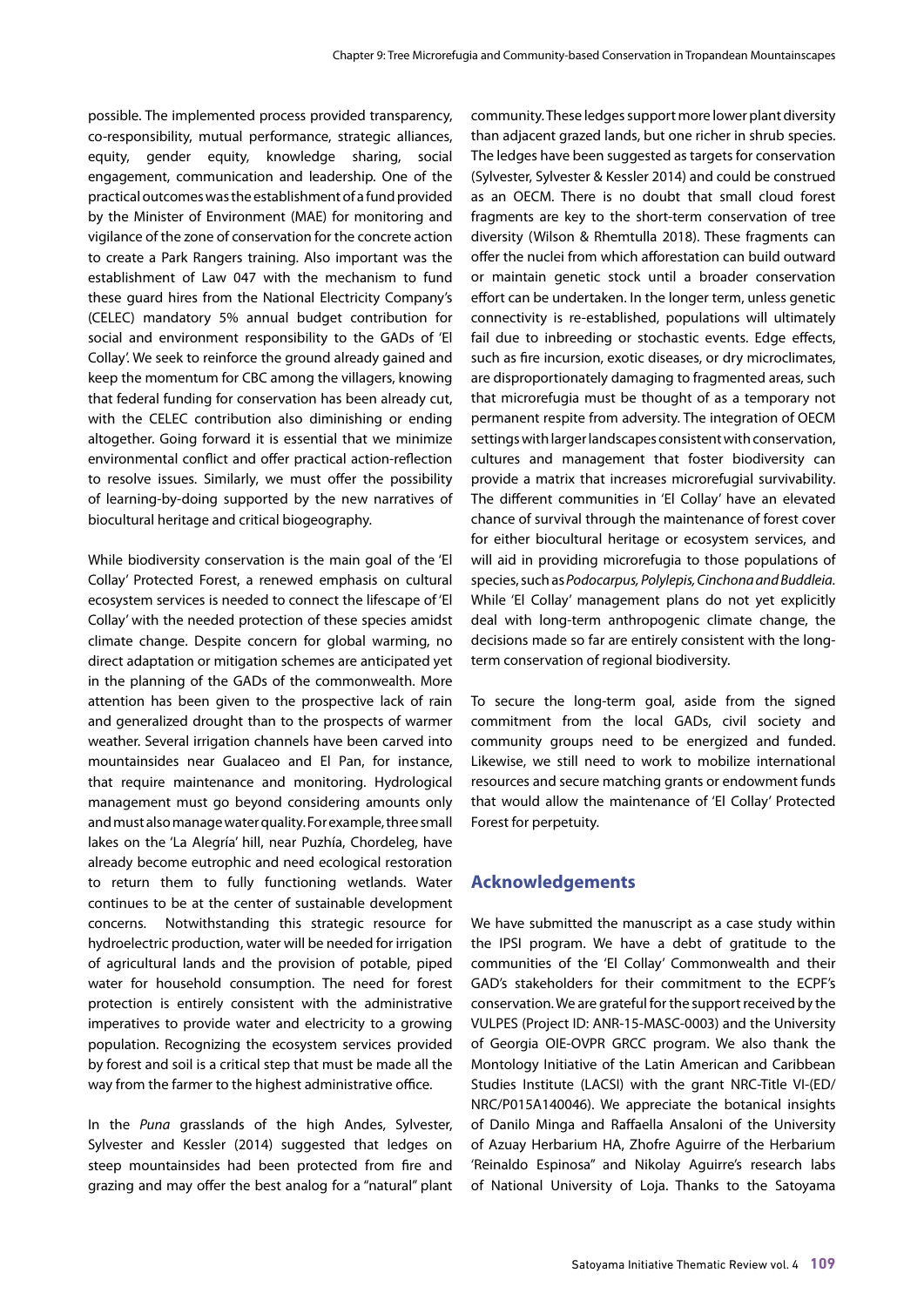colleagues and UNU-IAS and IGES personnel that provided insight to improve this manuscript. Any mistake or omission is our fault alone.

## **References**

Berkes, F, Folke, V & Colding, J 2000, *Linking social and ecological systems: Management practices and social mechanisms for building resilience*, Cambridge University Press, Cambridge, UK.

Borja DA, Lasso Q & Paola E 2015, *Propuesta de un plan de desarrollo turístico para el cantón El Pan, provincia del Azuay*, Universidad de Cuenca, Cuenca.

Borsdorf, A & Stadel, C 2015, *The Andes: A geographical portrait*, Springer, New York.

Bradshaw, G & Bekoff, M 2001, 'Ecology and social responsibility: The re-embodiment of science', *Trends in Ecology and Evolution*, vol. 16, pp. 460–65.

Brown, J, Mitchel, N & Beresford, M (eds) 2005, *The Protected Landscape Approach: Linking Nature, Culture and Community,* World Conservation Union IUCN, Gland and Cambridge.

Bunkse, E 1981, 'Humboldt and an aesthetic tradition in geography', *The Geographical Review*, vol. 71, no. 2, pp. 127– 46.

Burkey, T 1989, 'Extinction in nature reserves: the effect of fragmentation and the importance of migration between reserve fragments', *Oikos,* vol. 55, pp.75-81.

Bush, MB 2002, 'Distributional change and conservation on the Andean flank: A palaeoecological perspective', *Global Ecology and Biogeography*, vol. 11, pp. 463-467.

Bush, MB, Silman, MR & Urrego, DH 2004, '48,000 years of climate and forest change from a biodiversity hotspot', *Science,* vol. 303**,** pp. 827-829.

Bustos, JD 2017, *Uchucay Reserva Comunitaria*, Primera edición, Alcaldía, Gualaceo.

Castree, N 2014, *Making sense of nature: Representation, politics, and democracy*, Routledge, London and New York.

Cheddadi, R, Henrot, AJ, François, L, Boyer, F, Bush, MB, Carré, M, Coissac, E, De Oliveira, PE, Ficetola, F, Hambuckers, A, Huang, K, Lézine A-M, Nourelbait, M, Rhoujjati, A, Taberlet, P, Sarmiento, FO, Abel-Schaad, D, Alba-Sánchez, F & Zheng Z 2017, 'Microrefugia, Climate Change, and Conservation of Cedrus atlantica in the Rif Mountains, Morocco', *Frontiers of Ecology and Evolution*, vol. 5, no. 114, pp. 1-15*.* 

Christensen Fund 2016, *Backing the stewards of cultural and biological diversity*, viewed 6 October 2016, <https://www. christensenfund.org>.

Cocks, M 2006, 'Biocultural diversity: Moving beyond the realm of indigenous and local people', *Human Ecology*, vol. 34 no. 2, pp. 185–200.

Convery, I & Davis, P (eds) 2016, *Changing perceptions of nature*, Boydell, Martlesham, UK.

Cuellar, JC & López, A 2000, 'Los servicios ambientales en el país, con énfasis en el recurso agua', *Municipios Rurales y Gestión Local Participativa en Zonas de Montaña*, pp.50-52, Informe Técnico de Gestión Municipal.

Diamond, J 1975, 'The island dilemma: lessons of modern biogeographic studies for the design of natural reserves', *Biological Conservation*, vol. 7, no. 2, pp. 129-146.

Donoso, ME 2002, *La cuenca del río Paute: diagnóstico y propuesta de manejo integral*, Políticas de desarrollo agropecuario, <http://scihub.cc/http://67.192.84.248:8080/ handle/10469/985>.

Donoso, M & Sarmiento, FO (forthcoming), 'Changing Mountain Farmscapes: Vulnerability and Adaptation in The Paute's Watershed, Southern Ecuador', *Bulletin of Latin American Research.*

Dublin, D & Tanaka, N 2014, 'Satoyama Agricultural Development Tool: a method for evaluating, guiding and achieving sustainable indigenous and rural communities,' *International Journal of Environment and Biodiversity*, vol. 5, no. 5, pp. 1–7.

Doucette, A, Portilla J & Cameron, K 2017, 'A new species of Andinia (Pluerothallidinae) from Ecuador', *Lindleyana*, vol. 17, no. 1, pp 1-7.

Encalada O 1990, *Toponimias Azuayas*, Ediciones del Banco Central del Ecuador, Cuenca.

Eyre, LA 1990, 'The Tropical National Parks of Latin America and the Caribbean: Present Problems and Future Potential', *Yearbook*, vol. 16, pp 15–33.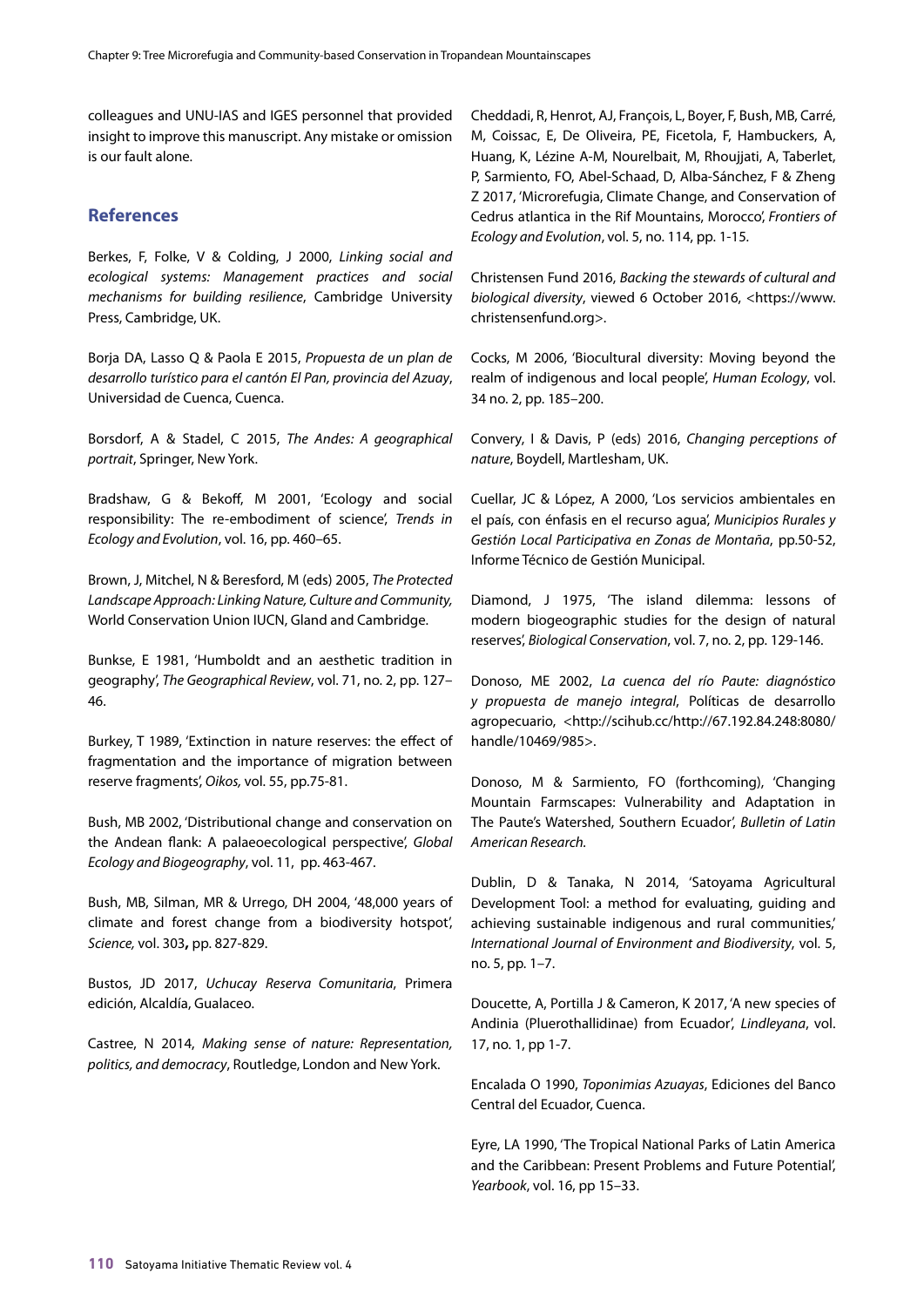Fundación Futuro Latinoamericano (FFLA) 2014, *Mancomunidad de El Collay: Sistema innovador y participativo de Gobernanza Ambiental. Sistematización del proceso de conformación, fortalecimiento y consolidación de la Mancomunidad de El Collay*, Quito.

Groot, MHM, Bogotá, RG, Lourens, LJ, Hooghiemstra, H, Vriend, M, Berrio, JC, Tuenter, E, Van der Plicht, J, Van Geel, B, Ziegler, M & others 2011, 'Ultra-high resolution pollen record from the northern Andes reveals rapid shifts in montane climates within the last two glacial cycle', *Climate of the Past,* vol. 7, pp. 299–316.

Gentry, AH 1988, 'Changes in plant community diversity and floristic composition on environmental and geographical gradients', *Annals of the Missouri Botanical Garden,* vol. 75, pp. 1-34.

Guallpa C, Iván C & Ulloa OJ 2015, 'Propuesta de aprovechamiento territorial-ambiental en la ruta Padre Albino del Curto-Sevilla de Oro a través de un sendero ecológico', Unpublished Bachelor's thesis, University of Cuenca.

Gutiérrez AC, Maldonado S & del Pilar, A 2014, 'Elaboración de una guía de educación ambiental y turística del bosque protector del Collay', Unpublished Bachelor's thesis, University of Cuenca.

Hobbs, RJ, Higgs, ES & Hall, CM 2013, 'Defining novel ecosystems', in *Novel ecosystems: intervening in the new ecological world order*, eds RJ Hobbs, ES Higgs & CM Hall, Wiley-Blackwell, Oxford, United Kingdom, pp. 58–60.

Hobbs, RJ, Higgs, E & Harris, JA 2009, 'Novel ecosystems: implications for conservation and restoration', *Trends in Ecology & Evolution,* vol. 24, pp. 599-605.

Jampel, C 2016, 'Cattle-based livelihoods, changes in the taskscape, and human-bear conflict in the Ecuadorian Andes', *Geoforum*, vol. 69, pp. 84-93.

Killeen, TJ, Douglas, M, Consiglio, T, Jørgensen, PM & Mejia, J 2007, 'Dry spots and wet spots in the Andean hotspot', *Journal of Biogeography,* vol. 34, pp. 1357-1373.

Kong, I 2018, 'Gestión de los Recursos Hídricos en la Provincia del Azuay: Un Enfoque de Servicios Ecosistémicos', poster presentation, Catholic University of Ecuador, Quito.

Malcolm, JR, Liu C, Neilson RP, Hansen L, & Hannah, L 2006, 'Global warming and extinctions of endemic species from biodiversity hotspots', *Conservation Biology*, vol. 20, pp. 538- 48.

Malhi, Y, Silman M, Salinas N, Bush, M, Meir P & Saatchi, M 2010, 'Introduction: Elevation gradients in the tropics: laboratories for ecosystem ecology and global change research', *Global Change Biology*, vol. 16, pp. 3171-5.

Mathez-Stiefel, SL, Peralvo, M, Báez, S, Rist, S, Buytaert, W, Cuesta, F, Fadrique, B, Feeley, KJ, Groth, AAP, Homeier, J, Llambí, LD, Locatelli, B, Sandoval, MFL, Malizia, A & Young, KR 2017, 'Research Priorities for the Conservation and Sustainable Governance of Andean Forest Landscapes', *Mountain Research and Development*, vol. 37, pp 323-39.

Messier, C, Puettmann KJ & Coates, K (eds) 2013, *Managing Forests as Complex Adaptive Systems: Building Resilience to the Challenge of Global Change*, Routledge, London and New York.

Moore, JD 2014, *A Prehistory of South America: Ancient Cultural Diversity on the Least Known Continent,* University Press of Colorado, Boulder.

Mosblech, NAS, Bush, M & van Woesik, R 2011, 'On metapopulations and microrefugia: palaeoecological insights', *Journal of Biogeography*, vol. 38, pp. 419–29.

Myers, N, Mittermeier, RA, Mittermeier, CG, da Fonseca, GAB & Kent, J 2000, 'Biodiversity hotspots for conservation priorities', *Nature*, vol. 403, pp. 853-58.

Naveh, Z, Lieberman, A, Sarmiento, FO & Ghersa, C 2002, *Ecología de Paisajes. Teoría y Aplicación. Edición de estudiantes*, Editorial Universitaria de Buenos Aires, EUDEBA, Buenos Aires, Argentina.

Neira, M & Luzuriaga, H 2000, *El hombre que cura el cáncer*, Ensayos Cuencanos, Cuenca.

Odum, EP & Sarmiento, FO 1998, *La Ecología: el puente entre ciencia y sociedad*, Editorial McGraw-Hill Interamericana de México, México, DF.

Ortega-Andrade, HM, Prieto-Torres, DA, Gómez-Lora, I & Lizcano, DJ 2015, 'Ecological and geographical analysis of the distribution of the mountain tapir (*Tapirus pinchaque*) in Ecuador: importance of protected areas in future scenarios of global warming', *PloS one*, vol. 10, pp. 121-37.

Palacios, EP 2017, '*La mancomunidad como estrategia para un ordenamiento territorial con pertinencia biocultural: estudio de caso de la mancomunidad de El Collay',* Unpublished Master's thesis, University of Cuenca.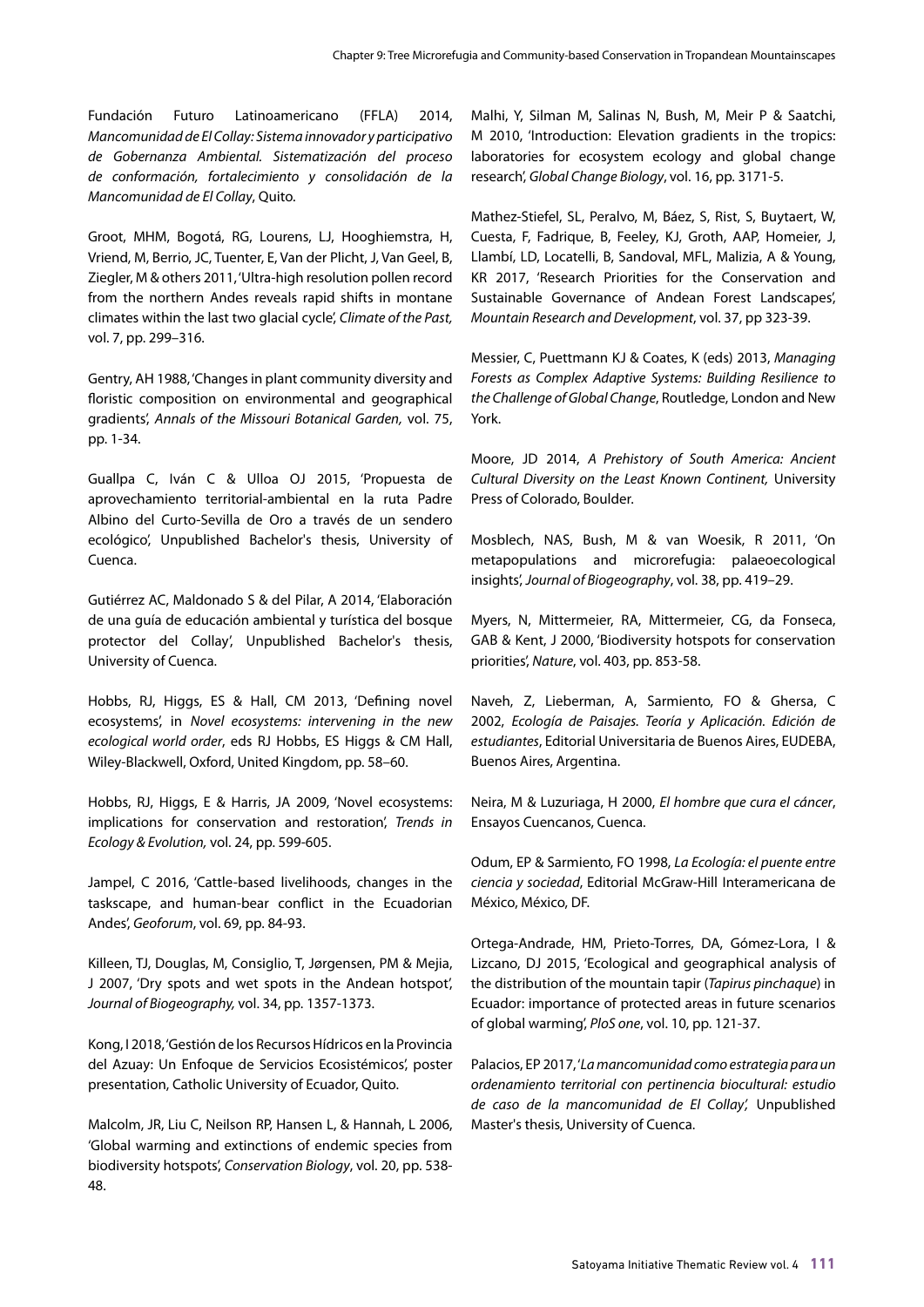Palacios, EP 2018, 'Haciendo minga se hace comunidad', Presentación oral, Universidad Católica del Ecuador, Quito.

Páramo 2010, *El Páramo del Austro*, Reporte Técnico, pp.10- 11., La Mancomunidad El Collay, Paute, Ecuador.

Peddicord, K 2017, 'How Cuenca became one of the world's biggest expat retiree havens", *US News & World Report*, <https://money.usnews.com/money/blogs/on-retirement/ articles/2017-09-26/how-cuenca-became-one-of-theworlds-biggest-expat-retiree-havens>.

Pennington, RT & Dick, CW 2010, 'Diversification of the Amazonian flora and its relation to key geological and environmental events: a molecular perspective', in *Amazonia, Landscape and Species evolution,* eds C Hoorn and FP Wesselingh, Blackwell Publishing, Oxford, UK, pp. 373- 385.

Pichisaca, Q 2001, 'Historia del Pueblo Cañari', *Yachaykuna*, vol. 1, no. 1, pp. 1-13.

Pungetti, G 2013, 'Biocultural diversity for sustainable ecological, cultural and sacred landscapes: The biocultural landscape approach' n *Landscape ecology for sustainable environment and culture*, eds F Bojie & B Jones, Springer, New York, pp. 55-76.

Sarmiento, CA 1956, *La Heroína de Motolo: Vida y Costumbre de los Jívaros*, Editorial Fray Jodoko Rickie, Quito.

Sarmiento, CA 1952, *Monografía Científica del Oriente Ecuatoriano*, Editorial La Unión, Quito.

Sarmiento, FO 2002, 'Anthropogenic landscape change in highland Ecuador', *The Geographical Review*, vol. 92, no. 2, pp. 213-34.

Sarmiento, FO 2003, 'Protected landscapes in the Andean context: worshiping the sacred in nature and culture', in *The Full Value of Parks*, eds D Harmon & A Putney, Rowman & Littlefield Publishing Group, Lanham, pp. 239-49.

Sarmiento, FO 2008, 'Agrobiodiversity in the farmscapes of the Quijos River in the Tropical Andes, Ecuador', in *Protected Landscapes and Agrobiodiversity Values*, eds T Amend, J Brown, A Kothari, A Phillips & S Stolton, Volume 1 in the series, Protected Landscapes and Seascapes, IUCN and GTZ, Kaspareg Verlag, Heidelberg, pp. 22-30.

Sarmiento, FO 2012, *Contesting Páramo: Critical Biogeography of the Northern Andean Highlands*, Kona Publishing-Higher Education Division, Charlotte.

Sarmiento, FO 2018, 'Biocultural Heritage Landscape Planning in Ecuador', Oral presentation, Catholic University of Ecuador, Quito.

Sarmiento, FO (forthcoming). 'The Montology Manifesto', *Mountain Research and Development.*

Sarmiento, FO, Ibarra, JT, Barreau, A, Pizarro, JC, Rozzi, R, González, JA & Frolich, LM 2017, 'Applied Montology Using Critical Biogeography in the Andes', *Annals of the Association of American Geographers*, vol. 107, no. 2, pp. 416-28 (Special issue on Mountains).

Sarmiento, FO & Viteri, X 2015, 'Discursive Heritage: Sustaining Andean Cultural Landscapes Amidst Environmental Change' in *Conserving Cultural Landscapes: Challenges and New Directions*, eds K Taylor, A St Clair & NJ Mitchell, Routledge, New York, pp. 309-324.

Sarmiento, F.O., C. Cotacachi and L. E. Carter. 2008. 'Sacred Imbakucha: Intangibles in the Conservation of Cultural Landscapes in Ecuador' in *Cultural and Spiritual Values of Protected Landscapes.* Volume 2 in the series, Protected Landscapes and Seascapes., ed Mallarach, Josep M., IUCN and GTZ. Kaspareg Verlag, Heidelberg, pp. 125-144.

Sarmiento, FO, Bernbaum E, Lennon J & Brown, J 2015, 'Managing cultural uses and features' Chapter 22 in *Protected Area Governance and Management* eds G Worboys M Lockwood.A Kothari S Feary & I Pulsford ANU Press, Sydney, pp 686-714

Sarmiento, FO & Frolich, LM 2002, 'Andean cloud forest treelines: Naturalness, agriculture and the human dimension', *Mountain Research and Development*, vol. 22, no. 3, pp. 278-87.

Sylvester, S, Sylvester M & Kessler, M 2014 'Inaccessible ledges as refuges for the natural vegetation of the high Andes', *Journal of Vegetation Science*, vol. 25, no. 5, pp. 1125- 1234.

Swenson, JJ, Young, BE, Beck, S, Comer, P, Córdova, JH, Dyson, J, Embert, D, Encarnación, F, Ferreira, W & Franke, I 2012, 'Plant and animal endemism in the eastern Andean slope: challenges to conservation', *BMC Ecology*, vol. 12, pp 1-2.

Terborgh, J 1977, 'Bird species diversity on an Andean elevational gradient', *Ecology,* vol. 58, pp. 1007-1019.

Torres A & Tacuri, M 2008, 'Estrategias y programas para la conservación del área de reserva ecológica Maylas-Collay', Unpublished Bachelor's thesis, Universidad de Cuenca.